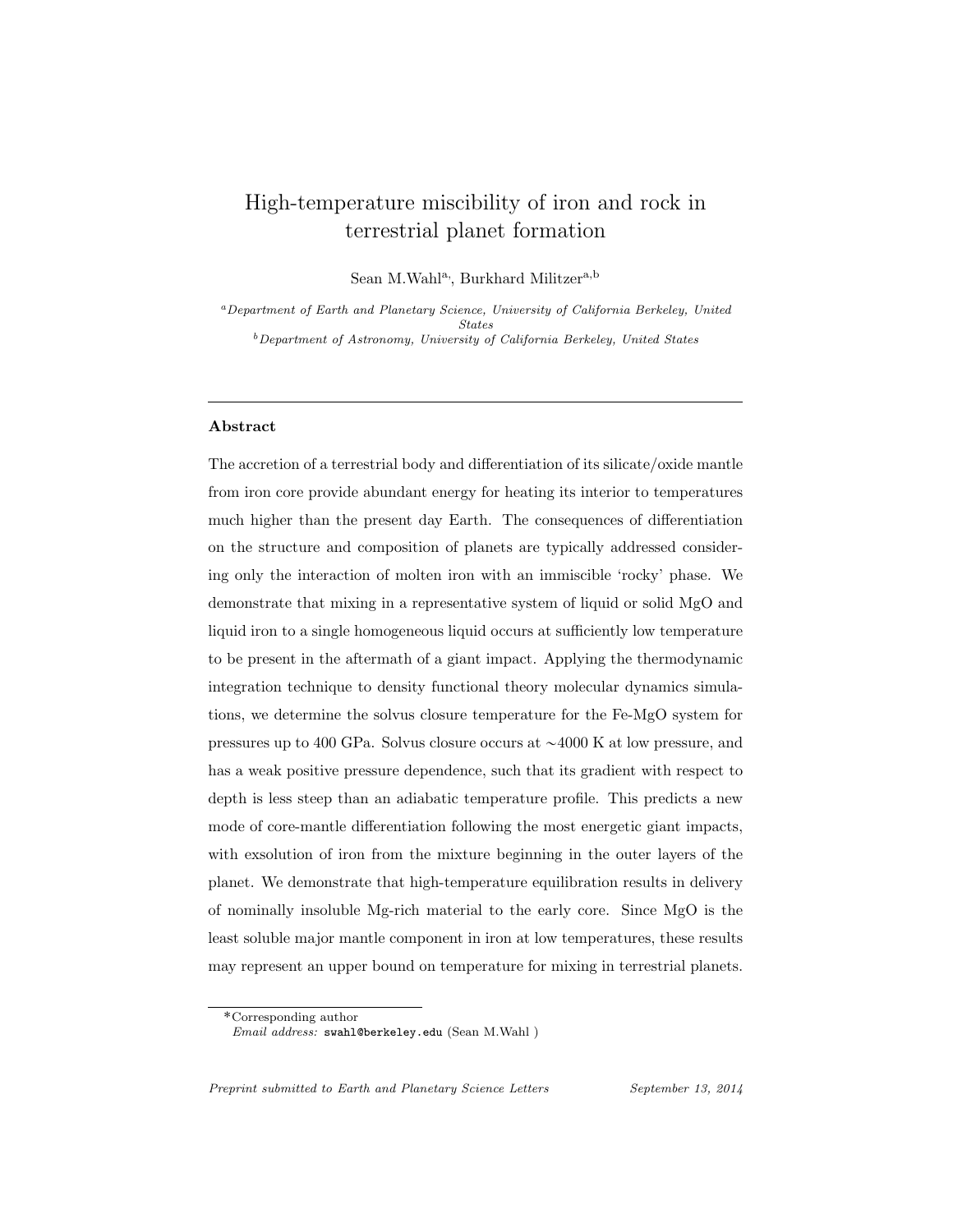Keywords: planet formation, composition, differentiation, miscibility, first principles, iron, MgO

## 1. Introduction

Terrestrial planets are, to first order, made up of a metallic iron core and a mantle composed of silicate and oxide minerals. Chondritic meteorites show that these materials initially condensed together from the protoplanetary neb-<sup>5</sup> ula, but became free to separate and gravitationally stratify as planetesimals grew. Numerous scenarios have been put forward to describe how these reservoirs interact depending on the pressure, extent of melting, and the specific assumptions of rocky phases [\[1,](#page-15-0) [2,](#page-15-1) [3\]](#page-15-2). These typically assume the major components occur in two immiscible phases. Additionally, most studies assume

<sup>10</sup> that element partitioning between the two phases is similar to that observed in experiments performed at much lower temperatures [\[4\]](#page-15-3). In the case of a hot early history of a growing planet, neither assumption is necessarily correct. At sufficiently high temperatures, entropic effects dominate and any mixture of materials will form a single, homogeneous phase. It is therefore necessary

<sup>15</sup> to consider a high temperature mixture of the 'rocky' and metallic terrestrial components. The presence of such a mixed phase will affect the chemistry of iron-silicate differentiation on the early Earth.

Here we consider a simple representative material for the mixed rock-metal phase as a mixture of Fe and MgO formed via the reaction  $MgO_{sol/liq} + Fe_{liq} \Rightarrow$ 

- FeMgO<sub>liq</sub>. We determine the stability of these phases using first-principles calculations. At a given pressure, a system with two separate phases can be described in terms of a miscibility gap. At low temperatures, homogeneous mixtures with intermediate compositions are thermodynamically unstable and a heterogeneous mixture of two phases with compositions near the endmembers is preferred. The
- <sup>25</sup> exsolution gap is bounded by a solvus that marks the temperature above which a single mixed phase is stable, and the maximum temperature along the solvus is referred to as the solvus closure temperature. Here we calculate the Gibbs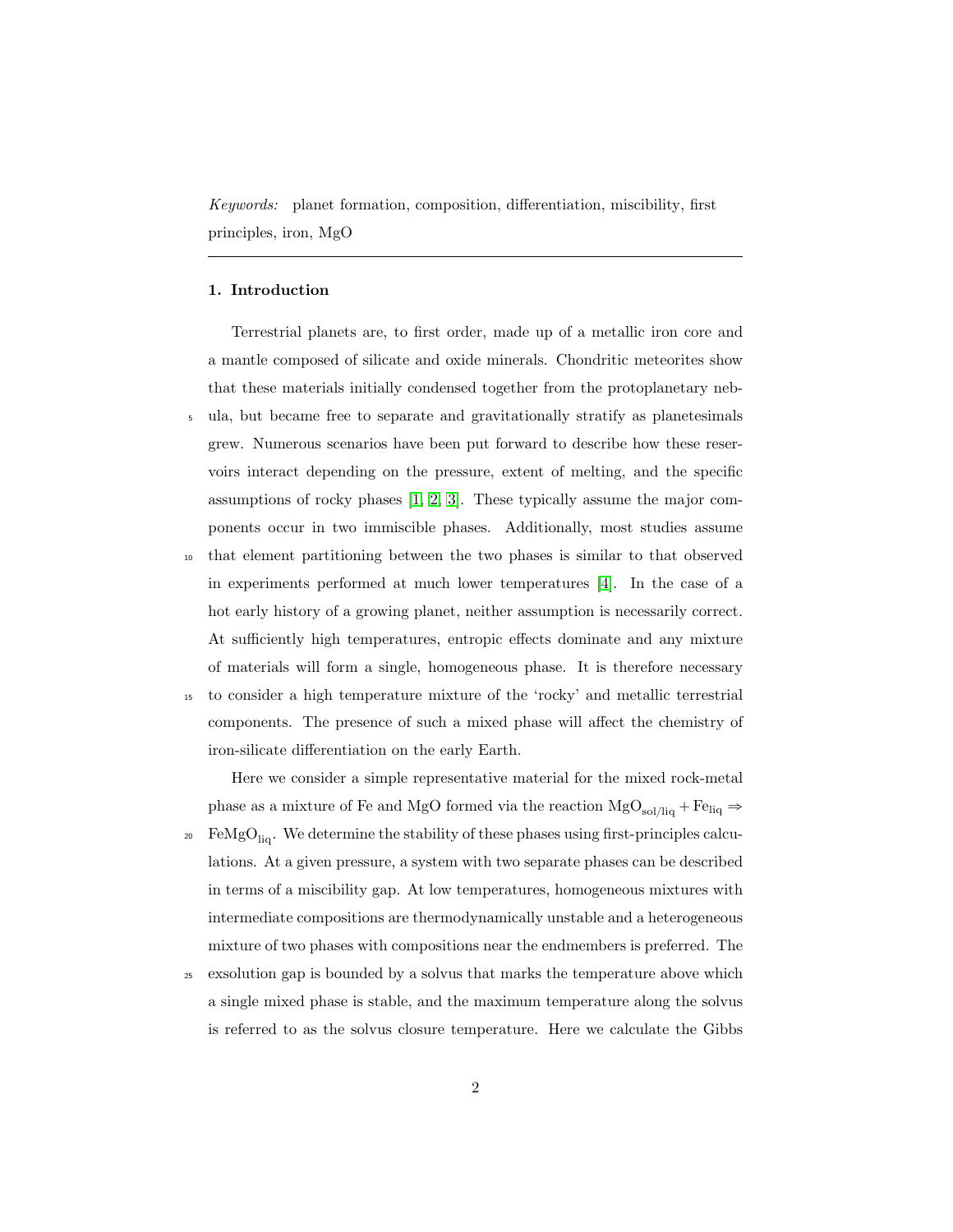free energy of the mixture and the endmembers to determine the solvus closure temperature for mixture similar to the bulk-composition of a terrestrial planet.

<sup>30</sup> These results can inform future work, by providing the conditions where rockmetal miscibility plays a role in the differentiation of terrestrial planet interiors.

An order of magnitude calculation shows the gravitational energy released in the formation of an Earth-mass body, if delivered instantaneously, is sufficient to raise temperatures inside the body by  $\sim$ 40,000 K. Redistribution of mass within

- <sup>35</sup> the body during core formation can account for another  $\sim$ 4,000 K increase. This energy is released over the timescale of accretion,  $\sim 10^8$  years [\[5\]](#page-15-4), with efficient surface heat loss through a liquid-atmosphere interface [\[6,](#page-15-5) [7\]](#page-15-6). However, simulations of the final stages of planet growth [\[8,](#page-16-0) [5,](#page-15-4) [9\]](#page-16-1) suggest that nearinstantaneous release of large quantities of energy through giant impacts is the
- rule rather than the exception. Simulations of the 'canonical' moon-forming impact hypothesis [\[10\]](#page-16-2), in which a Mars-sized body collides with the protoearth, find fractions of the target's interior shocked well above 10,000 K. More recently, dissipation of angular momentum from the Earth-Moon system by the evection resonance has loosened physical constraints on the impact, suggesting that the
- <sup>45</sup> formation of the moon is better explained by an even more energetic event than the 'canonical' one [\[11,](#page-16-3) [12\]](#page-16-4). It is, therefore, difficult to precisely constrain the temperature of the Earth's interior in the aftermath of the moon forming impact, much less that of other terrestrial planets with even more uncertain impact histories. Regardless, there is evidence for giant impacts throughout the
- <sup>50</sup> inner solar system, implying temperatures significantly higher than the present day Earth may have been common. In addition to high temperatures, giant impacts involve significant physical mixing of iron and rocky materials [\[13\]](#page-16-5). Thus, miscibility may be important even if the impacting bodies have iron cores that differentiated at lower temperatures and pressures.
- <sup>55</sup> Differentiation and core formation is a key event or series of events in terrestrial planet evolution. The timing and conditions of differentiation have important consequences for the evolution of the planet, through its effect on the distribution of elements throughout the planet's interior. The distribution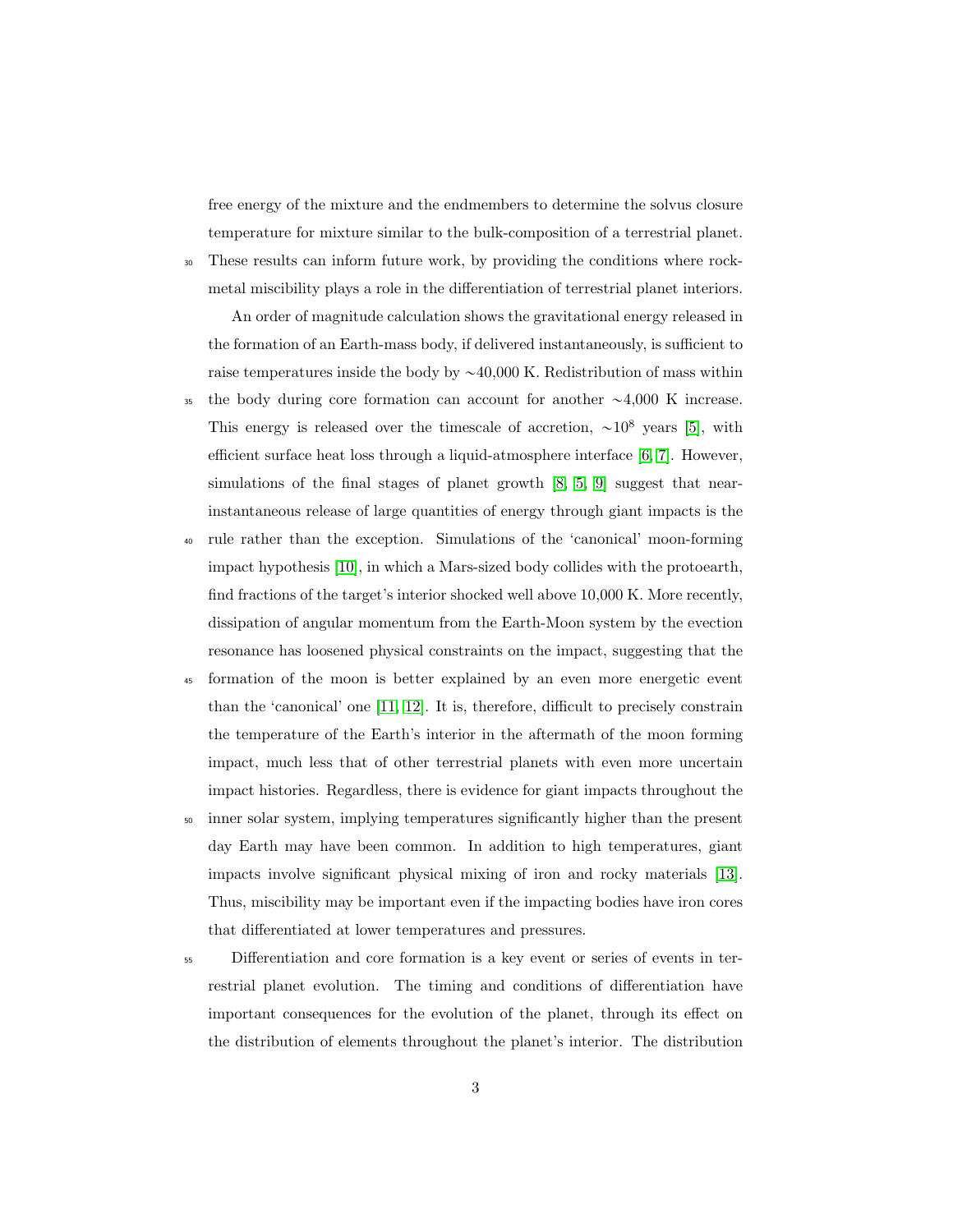of elements affects the gravitational stability of solid layers in the mantle, the

<sup>60</sup> location of radioactive heat sources, and the nature of the source of buoyancy driving core convection and magnetic field generation. Each of these subsequently affect the thermal evolution of the planet. If this process occurs near the solvus closure temperature, there are likely to be physical and chemical differences from the processes at conditions where the phases are completely

<sup>65</sup> immiscible. We include a discussion of some of these processes in Section [4.](#page-10-0)

# 2. Theory and methodology

Modern high pressure experimental techniques, using static or dynamic compression techniques, can reach megabar pressures [\[14\]](#page-17-0). However, experiments at simultaneous high pressures and temperatures have limitations. Interpretation

- <sup>70</sup> of mixing processes during shock wave experiments is difficult, and the samples are not recoverable. Meanwhile, laser heated diamond anvil cells experience extreme temperature gradients and require survival of quenched texture to interpret. In both cases, the methods only cover a small fraction of the P-T range expected in the aftermath of a giant impact. As a result, simulations based on
- <sup>75</sup> first-principles theories are an appropriate means of constraining material properties over a range of such extreme conditions.

#### 2.1. Simulated System

We performed density functional theory molecular dynamics (DFT-MD) simulations for phases in a model reaction between liquid iron, and solid (B1) or <sup>80</sup> liquid magnesium oxide. The change in Gibbs free energy of this system per formula unit FeMgO is described as

<span id="page-3-0"></span>
$$
\Delta G_{\text{mix}} = \frac{1}{24} G_{\text{(FeMgO)}_{24}} - \frac{1}{32} \left[ G_{\text{(MgO)}_{32}} + G_{\text{Fe}_{32}} \right] \tag{1}
$$

where  $G_{(\text{MgO})_{32}}$  and  $G_{\text{Fe}_{32}}$  are the Gibbs free energies of a pure MgO and iron endmembers with subscripts referring to the number of atoms in the periodic simulation cell.  $G_{\text{FeMgO}_{24}}$  is the Gibbs free energy of 1:1 stoichiometric liquid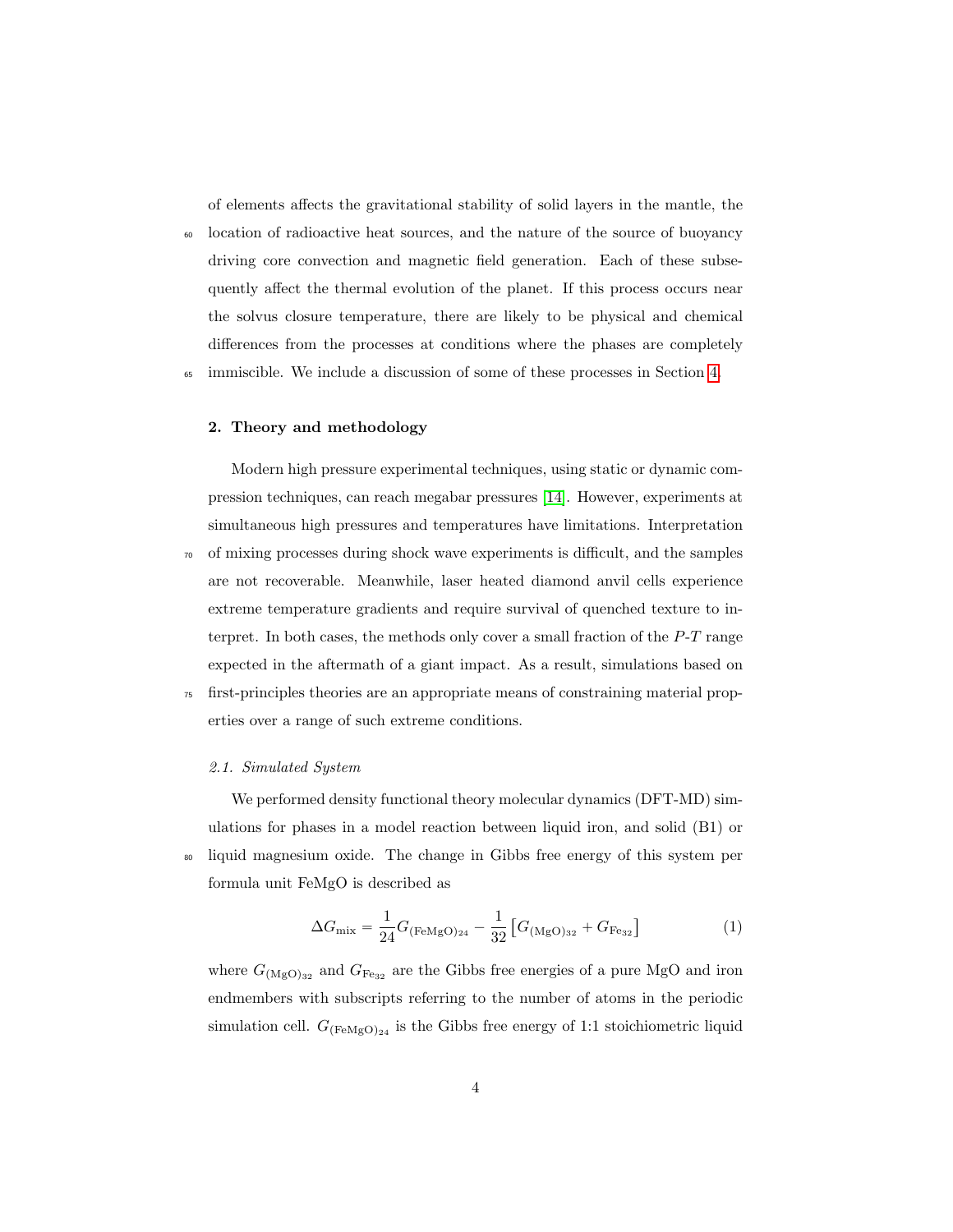<sup>85</sup> solution of the two endmembers. Comparing Gibbs free energies among a range of compositions, we find the temperature for mixing of the phases in the 1:1 ratio to be a good approximation for the solvus closure temperature.

MgO is the simplest mantle phase to simulate, and a reasonable starting point for a study of the miscibility of terrestrial materials. Up to  $\sim$ 400 GPa,

- <sup>90</sup> MgO remains in the cubic B1 (NaCl) structure [\[15\]](#page-17-1), meaning simulations of only one solid phase were necessary for the rocky endmember. In order to describe a similar reaction for  $MgSiO_3$  perovskite, the Gibbs free energy of  $MgO$  and  $SiO_2$ must also be calculated to address the possibility of incongruent dissolution of the solid phase [\[15\]](#page-17-1). More importantly, high pressure experiments observing
- <sup>95</sup> reactions of silicates with iron have demonstrated the MgO component has by far the lowest solubility in iron up to  $\sim$ 3000 K [\[16,](#page-17-2) [17\]](#page-17-3). This suggests our results can be interpreted as an upper bound for the solvus closure temperature with more realistic compositions.

It is worth emphasizing that the mixed FeMgO phase is unlike any commonly <sup>100</sup> studied rocky phase, in that it does not have a balanced oxide formula. This is by design and is necessary for the mixing of arbitrary volumes of the metallic and oxide phases. This is a separate process from the reaction of the FeO component which transfers O to the metallic phase at lower temperature, and which is primarily controlled by oxygen fugacity rather than temperature [\[18\]](#page-17-4). We treat

<sup>105</sup> the mixed phase as a liquid at all conditions. Although we cannot absolutely rule out the possibility of a stable solid with intermediate composition, such a phase would require a lower Gibbs free energy, and therefore is consistent with treating our results as an upper bound on the solvus closure temperature.

## 2.2. Computation of Gibbs Free Energies

<sup>110</sup> The Gibbs free energy of a material includes a contribution from entropy of the system. Since entropy is not determined in the standard DFT-MD formalism, we adopt a two step thermodynamic integration method, used in previous studies [\[19,](#page-17-5) [20,](#page-17-6) [21,](#page-18-0) [22\]](#page-18-1). The thermodynamic integration technique considers the change in Helmholtz free energy for a transformation between two systems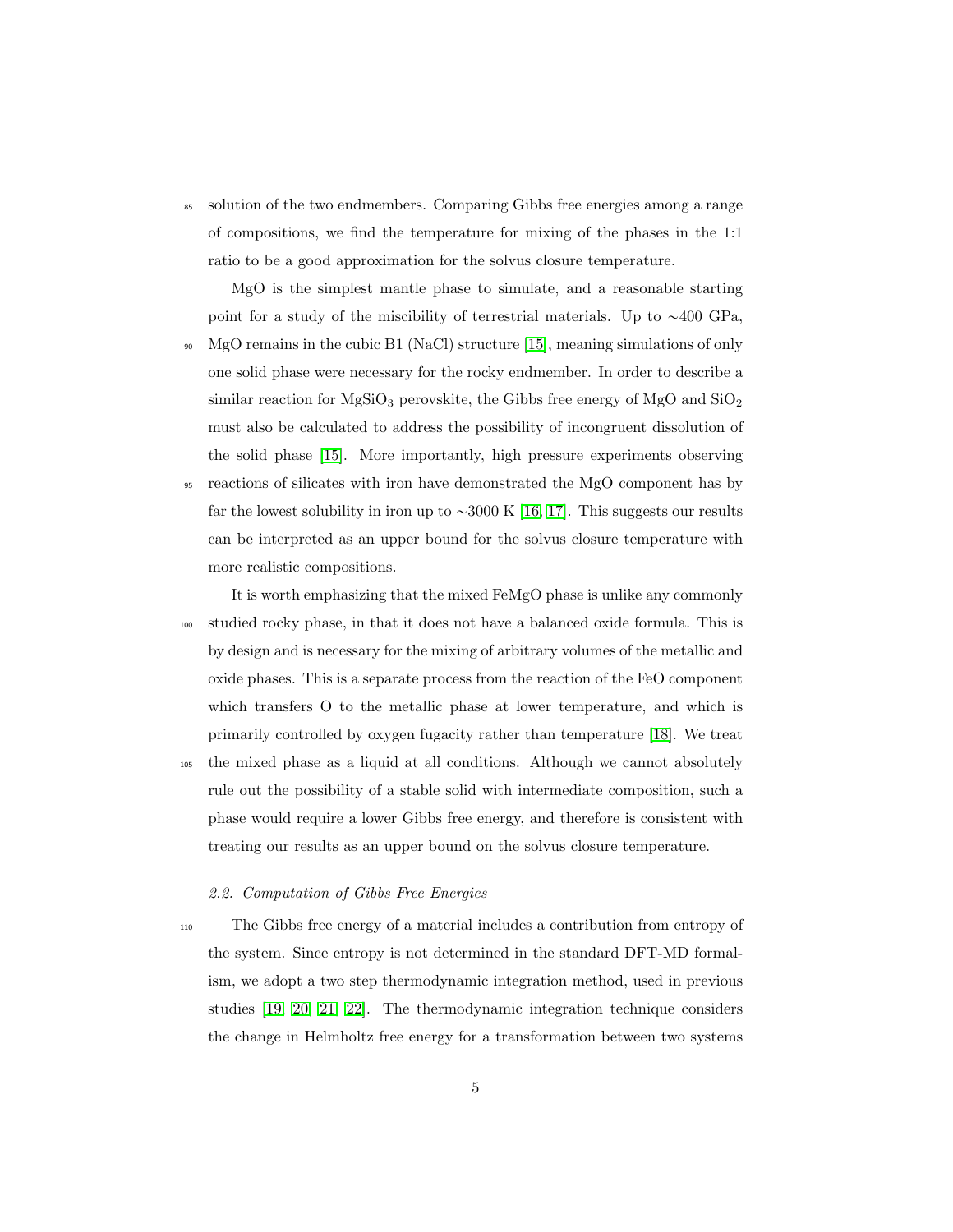115 with governing potentials  $U_a(\mathbf{r_i})$  and  $U_b(\mathbf{r_i})$ . We define a hybrid potential  $U_{\lambda} = (1 - \lambda) U_a + \lambda U_b$ , where  $\lambda$  is the fraction of the potential  $U_b(\mathbf{r_i})$ . The difference in Helmholtz free energy is then given by

<span id="page-5-0"></span>
$$
\Delta F_{a \to b} \equiv F_b - F_a = \int_0^1 d\lambda \langle U_b (\mathbf{r_i}) - U_a (\mathbf{r_i}) \rangle_\lambda \tag{2}
$$

where the bracketed expression represents the ensemble-average over configurations,  $\mathbf{r_i}$ , generated in simulations with the hybrid potential at constant volume <sup>120</sup> and temperature. This technique allows for direct comparisons of the Helmholtz free energy of DFT phases,  $F_{\text{DFT}}$ , by finding their differences from reference systems with a known analytic expression,  $F_{\text{an}}$ .

In practice, it is more computationally efficient to perform the calculation  $\Delta F_{\text{an}\rightarrow\text{DFT}}$  in two steps, each involving an integral of the form of Eqn. [2.](#page-5-0) We introduce an intermediate system governed by classical pair potentials,  $U_{\text{cl}}$ , found by fitting forces to the DFT trajectories [\[19,](#page-17-5) [23\]](#page-18-2). For each pair of elements, find the average force in bins of radial separation and fit the shape of a potential using a cubic spline function. We constrain the potential to smoothly approach zero at large radii and use a linear extrapolation at small radii, where the molec-<sup>130</sup> ular dynamics simulations provide insufficient statistics. The full energetics of the system is then described as

<span id="page-5-1"></span>
$$
F_{\text{DFT}} = F_{\text{an}} + \Delta F_{\text{an}\to\text{cl}} + \Delta F_{\text{cl}\to\text{DFT}} \tag{3}
$$

where  $\Delta F_{\text{cl}\rightarrow\text{DFT}}$  requires a small number of DFT-md simulations, and  $\Delta F_{\text{an}\rightarrow\text{cl}}$ numerous, but inexpensive classical Monte Carlo (CMC) simulations. The method depends on a smooth integration of  $\Delta F_{\text{cl}\rightarrow\text{DFT}}$  and avoiding any first 135 order phase transitions with  $\lambda$ . We use five  $\lambda$  points, for all  $\Delta F_{\text{cl}\rightarrow\text{DFT}}$  integrations. For solid MgO we use a combination of classical pair and one-body harmonic oscillator potentials for  $U_{\text{cl}}$  [\[20,](#page-17-6) [21\]](#page-18-0). Liquids we use only pair potentials. For solids the analytical reference system is an Einstein solid with atoms in harmonic potentials centered on a perfect lattice, while a gas of non-interacting

<sup>140</sup> particles is used for liquids. We found integrating over 5 lambda points to be sufficiently accurate, with an increase to 9 lambda points changing our results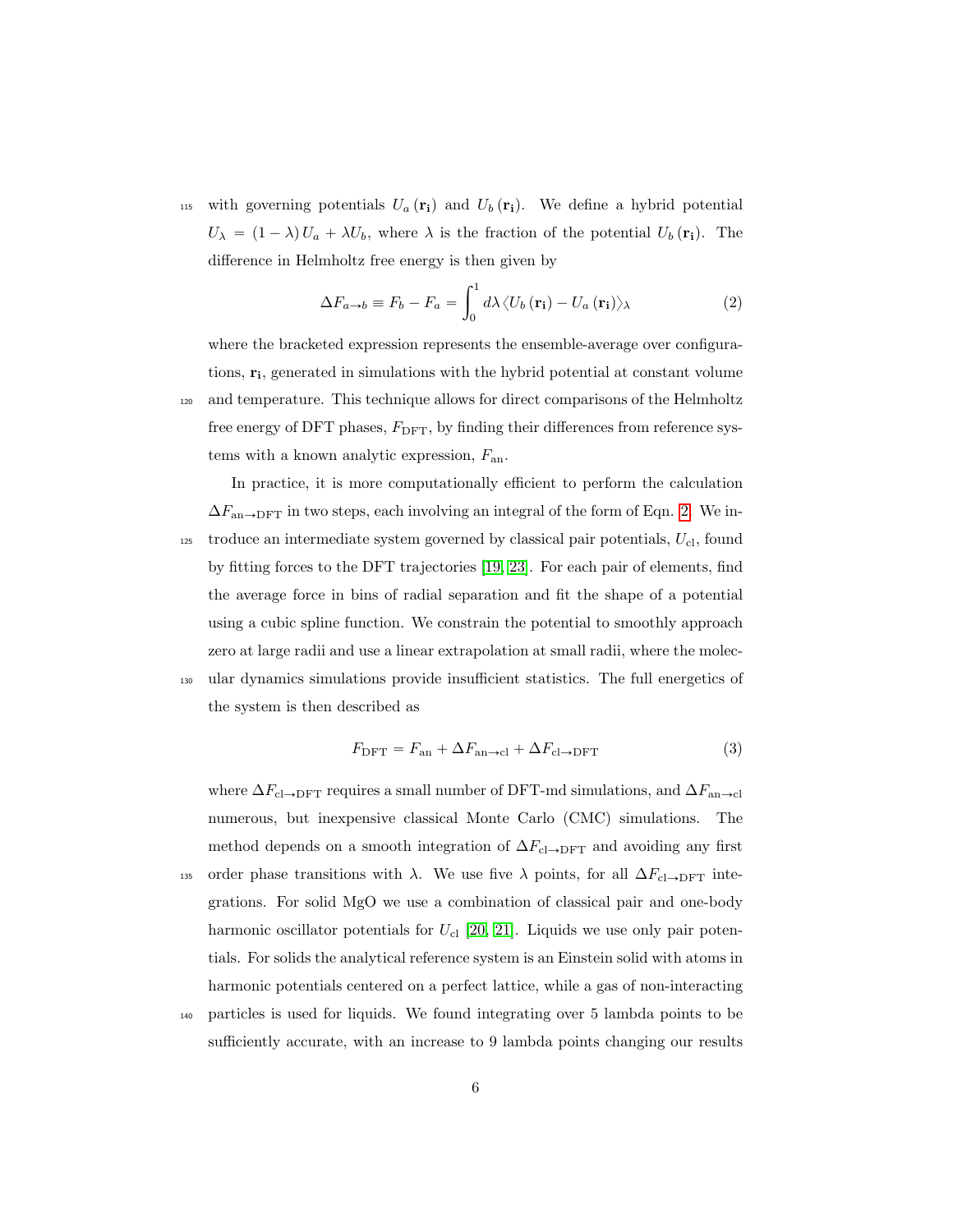by  $< 0.003$  eV per formula unit.

All DFT simulations presented here were performed using the Vienna ab initio simulation package (VASP) [\[24\]](#page-18-3). VASP uses projector augmented wave <sup>145</sup> pseudopotentials [\[25\]](#page-18-4) and the exchange-correlation functional of Perdew, Burke and Ernzerhof [\[26\]](#page-18-5). Although the DFT formalism is based on a zero-temperature theory, DFT-MD simulations at high temperatures have been shown to agree with theory developed for warm dense matter [\[27\]](#page-19-0). We use an iron pseudopotential with valence states described by a  $[Mg]$ 3pd<sup>6</sup>4s<sup>2</sup> electron configuration. For

<sup>150</sup> consistency, all simulations use Balderesci point sampling, a 600 eV cutoff energy for the plane wave expansion and temperature dependent Fermi-smearing to determine partial orbital occupations. A time step of between 0.5 and 1.0 fs is used depending on the temperature, with the smaller time step used for all simulations with temperatures above 6000 K. We confirmed that the resulting <sup>155</sup> molecular dynamics results are well-converged with respect to the energy cutoff and time step. All presented results involve molecular dynamics run lengths of at least 2 ps simulated time at each, with longer run times having an insignificant effect on the results of the thermodynamic integration. The largest source of uncertainty was the finite size effect, which we discuss in detail in Section [3.](#page-7-0)

<sup>160</sup> The workflow for the calculation is as follows: 1) Determine the density of the system at the target pressure and temperature by iteratively correcting the volume until the calculated DFT pressure matches the target pressure with a 1% tolerance. 2) Perform DFT simulations to determine the internal energy, and fit classical potentials for the thermodynamic integration. 3) Perform the <sup>165</sup> thermodynamic integration with the classical potentials with DFT simulations, 4) and CMC simulations to complete the Helmholtz free energy (Eqn. [3\)](#page-5-1), and by extension the entropy and Gibbs free energy. 5) Calculate the differences in these values at given  $P$  and  $T$ , using Eqn. [1](#page-3-0) to determine whether the system mixes or not.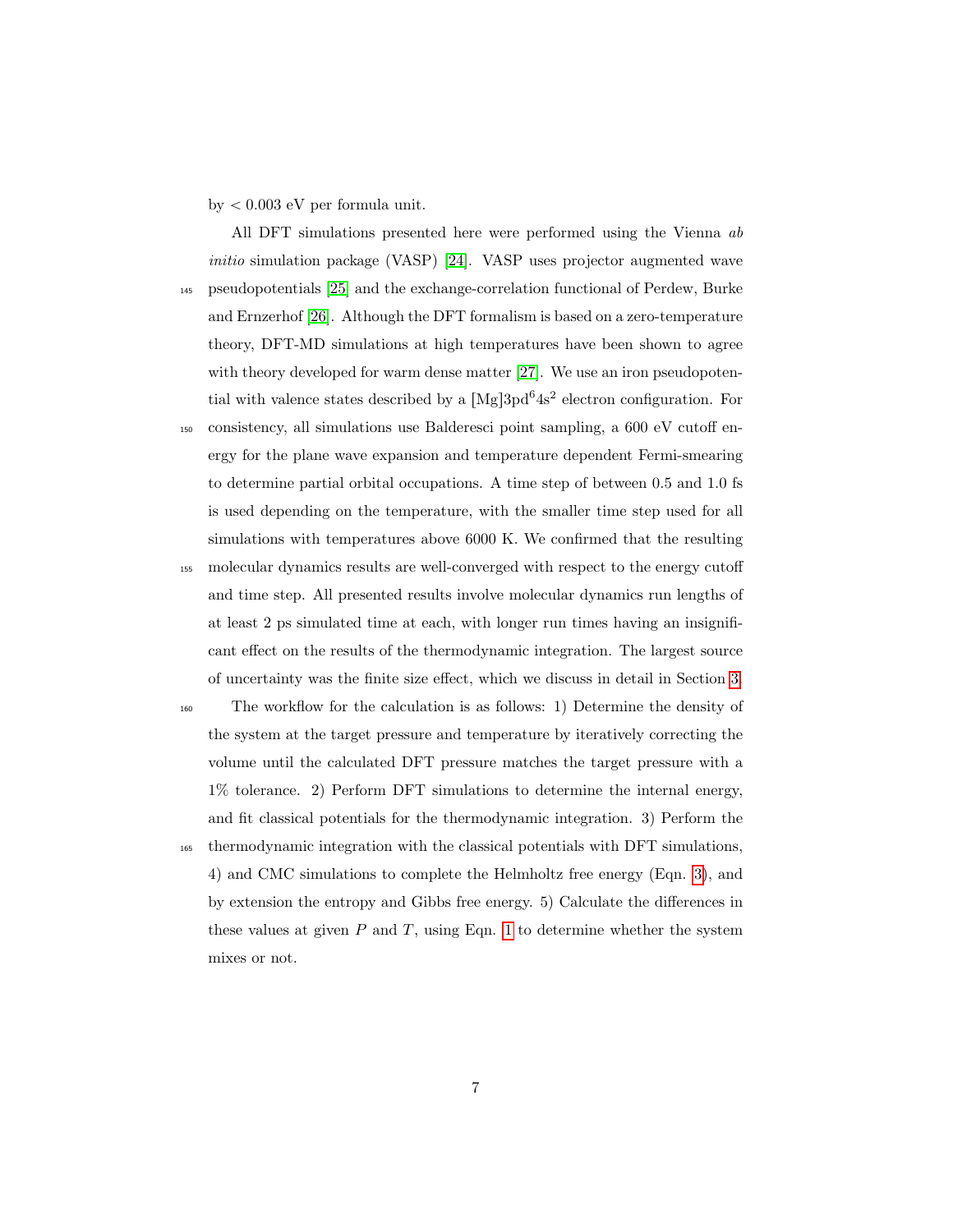#### <span id="page-7-0"></span><sup>170</sup> 3. Results

The online supplementary material includes a table with the results of the calculations for each composition and  $P-T$  condition. It includes the density along with the calculated pressure, internal energy, entropy and Gibbs free energy. The stable phase at each condition is determined using Eqn. [1.](#page-3-0) The point <sup>175</sup> at which the trend in  $\Delta G_{\text{mix}}$  at constant P changes sign is the inferred solvus temperature at the 1:1 stoichiometric composition. Fig. [1](#page-23-0) shows an example of this trend in  $\Delta G$  for the 1:1 mixture at  $P = 50$  GPa, along with its components  $\Delta U$ ,  $\Delta PV$  and  $-\Delta TS$ . Using the convention from Eqn. [1,](#page-3-0) positive values favor the separation of the material into the endmember phases, while negative <sup>180</sup> values favor the single homogeneous mixed phase. The contributions of the internal energy and volumetric terms are positive, while the entropy provides the negative contribution that promotes mixing at sufficiently high temperature.

Using additional calculations at  $P = 50$  GPa, we estimated uncertainties in our calculated Gibbs free energies. The most significant contribution to the <sup>185</sup> uncertainty comes from the finite size of the simulation cells. We estimate the magnitude of this uncertainty by comparing results from larger simulated cells to those of the original system. Fig. [2](#page-24-0) compares the values of  $\Delta G_{\rm mix}$  for Fe and FeMgO cells with up to twice the number of atoms, and MgO with up to 100 atoms per cell. From this, we estimate a maximum shift of  $< 0.1$  eV per formula 190 unit. This corresponds to an uncertainty in temperature of  $\sim$ 200 K, roughly an order of magnitude larger than the statistical precision of the calculation. The combined effect of increasing cell size for all systems leads consistently to lower values of  $\Delta G_{\rm mix}$  at both temperatures, and thus, lower predicted solvus closure temperatures. For the subsequent analysis, we consider an estimated <sup>195</sup> uncertainty defined as the largest (positive or negative) shift in the Gibbs free energy for each phase. It should be noted that these estimated error bars can not be strictly viewed as statistical uncertainties, since they are unidirectional and based on a small number of independent calculations. They suggest the likely magnitude by which similar shifts in the calculated Gibb's free energies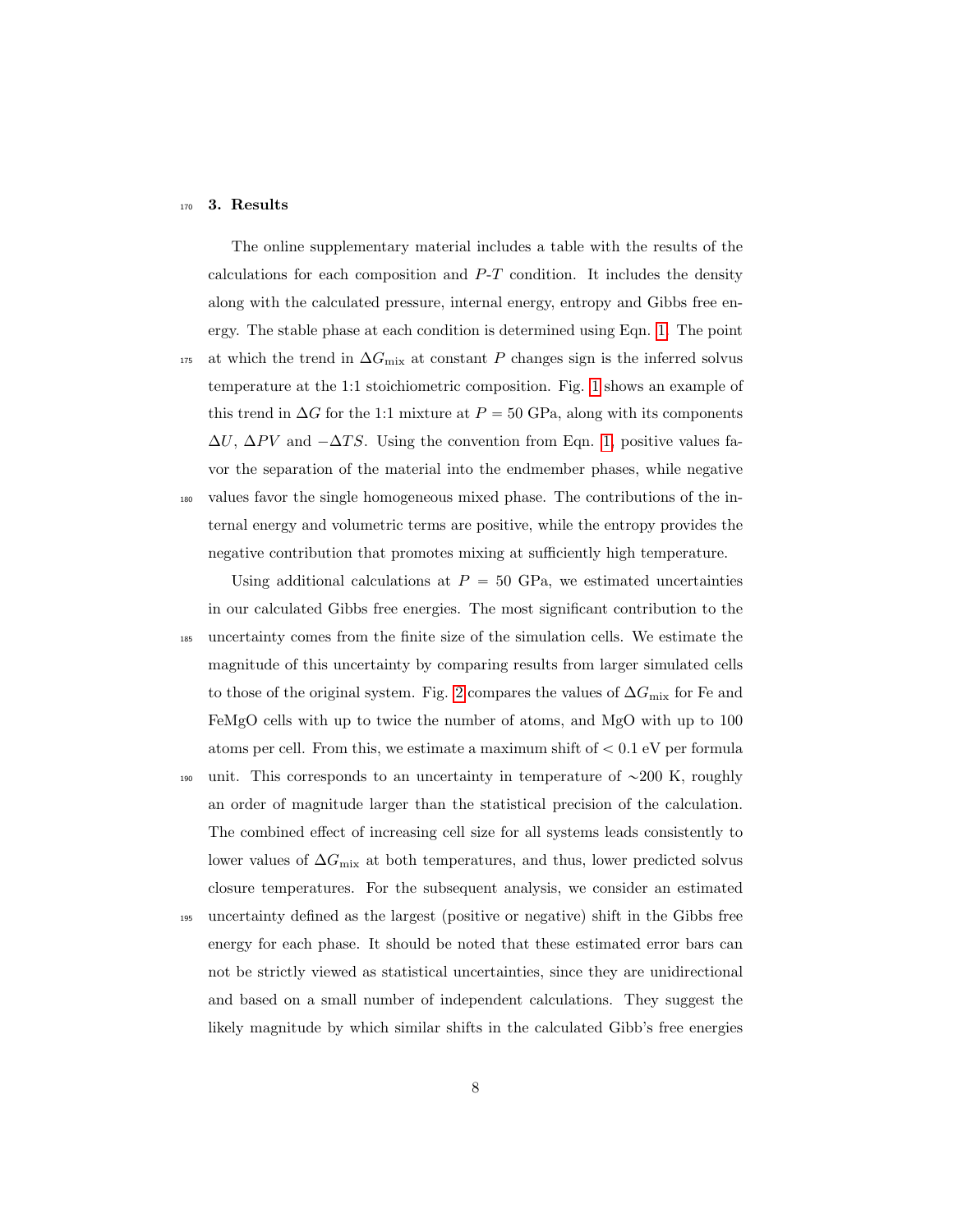<sup>200</sup> will effect the calculated transition temperature at different  $P - T$  conditions.

The effect of pressure and temperature on  $\Delta G_{\text{mix}}$  is shown in Fig. [3.](#page-25-0) As pressure increases, the slope of  $\Delta G_{\text{mix}}$  with T remains nearly constant for all runs with liquid MgO, but the values are shifted to higher temperatures. This means that the solvus closure temperature has a positive slope with pressure

- <sup>205</sup> over the entire range of conditions considered. There is a noticeable change in the slope of this quantity when MgO melts. This corresponds with a weaker dependence on pressure at high pressures, where the solvus temperature is below the melting temperature of MgO.
- When determining the energetics of the mixed FeMgO, phase it is important <sup>210</sup> to verify that the simulation remain in a single mixed phase. At temperatures sufficiently close to the solvus closure temperature the system should behave as a super-cooled homogeneous mixture, while at sufficiently low temperatures the simulations could, in principle, spontaneously separate into two phases. This would bias the results as interfacial energies between the separating phases <sup>215</sup> would be included in the calculated Gibbs free energy. We were unable to detect phase separation by visual inspection of various of snapshots as has been seen for hydrogen-helium mixtures in [\[28\]](#page-19-1). The pair correlation function,  $g(\mathbf{r})$ , can be used as a proxy for separation of phases [\[28\]](#page-19-1).

Fig. [4](#page-26-0) shows the Fe-Fe  $g(r)$  for simulations of the mixed FeMgO phase at <sup>220</sup> 50 GPa. For temperatures significantly below solvus closure temperature, 3000 and 5000 K, there are slight negative deviations of the  $g(r)_{\text{Fe}-\text{Fe}}$  at large r from their expected asymptote to unity. This is consistent with clustering into MgO and Fe-rich regions, and may indicate spontaneous phase separation at temperatures well below the inferred solvus closure temperature. These deviations are <sup>225</sup> minimal or not observed in simulations near or above the inferred solvus closure temperature. We performed additional simulations at temperatures close to the solvus closure temperature to verify that the Gibbs free energy changes linearly as a function of temperature, which is the expected behaviour without spontaneous phase separation. In spite of deviations in  $q(r)$ , we note that in-

<sup>230</sup> cluding the low temperature simulations in our calculation of the solvus closure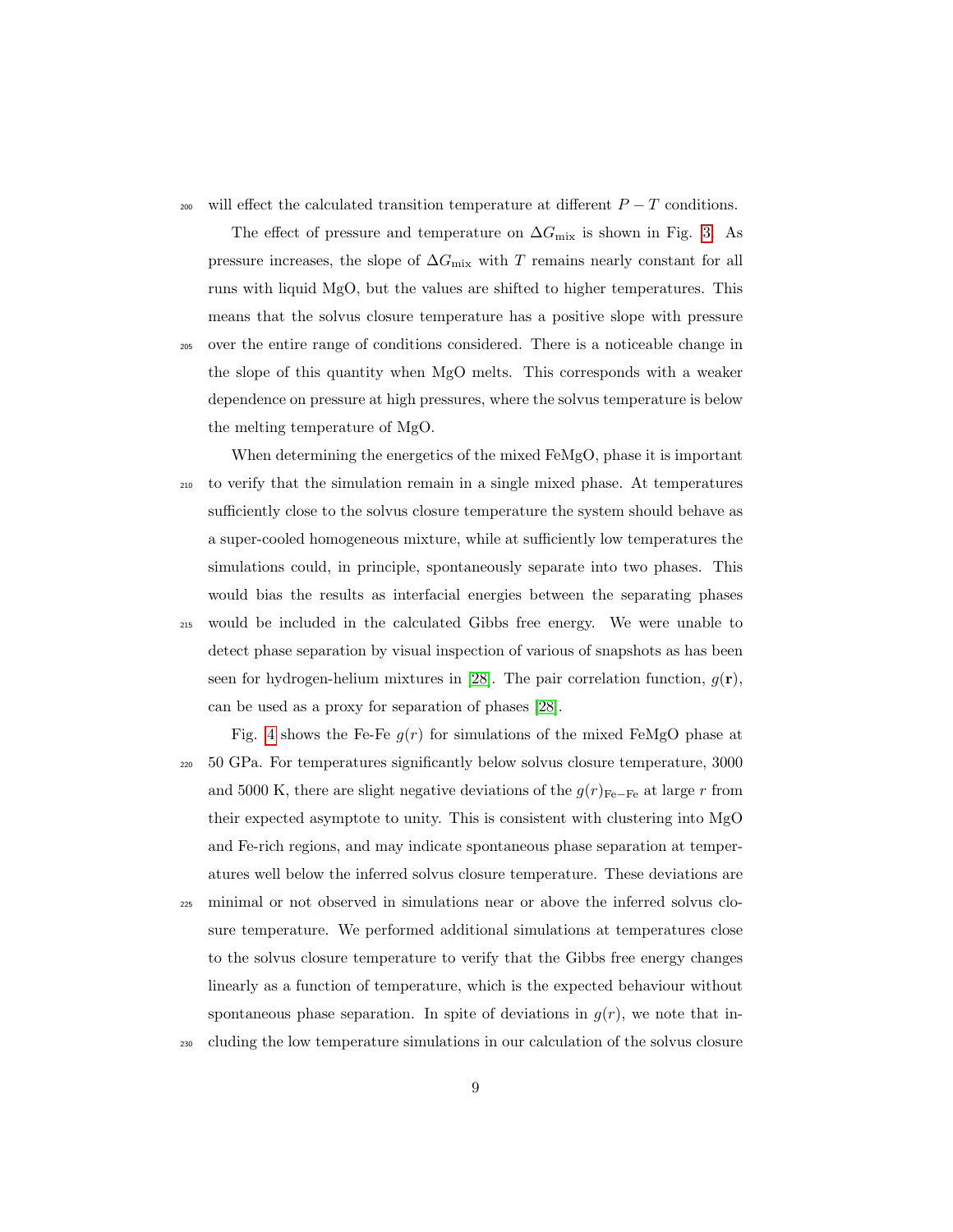temperature does not significantly change the result at any pressure.

We also studied the effect of composition on the solvus temperature. Calculations were performed on four additional intermediate compositions between the Fe and MgO endembers. Fig. [5](#page-27-0) shows a convex-hull in  $G_{Fe_{1-x}MgO_x}$  and

- 235  $\Delta G_{\rm mix}$  at 50 GPa and 5000 K. This corresponds to a temperature below the calculated solvus temperature. The Gibbs free energies of all intermediate components are above the mixing line between the end members, and form a smooth function with composition. This is consistent with a binary system with a miscibility gap. Using linear interpolation between this convex hull and one at 7500
- $_{240}$  K, we estimate the shape of the miscibility gap at 50 GPa, as shown in Fig. [6.](#page-28-0) The miscibility gap is notably asymmetric, with temperatures decreasing faster towards the Fe-rich endmember than the MgO-rich end. A similar, more pronounced asymmetry has been experimentally determined for the Fe-FeO system at lower pressures [\[29,](#page-19-2) [30\]](#page-19-3). In spite of this, the shape of the solvus at interme-

245 diate compositions,  $\sim 0.3$ -0.9 molar fraction MgO, is relatively flat. As a result, the temperatures predicted for a 1:1 mixture provide a good estimate for the solvus closure temperature. We note, however, that the shape of miscibility gap may be sensitive to uncertainties from the finite size effect. Considering the estimated errors from the finite size effect test, we can only constrain to be within <sup>250</sup> that  $\sim$ 0.3-0.9  $X_{\text{MgO}}$  range. Regardless of this composition our uncertainty in the temperature of solvus closure remains  $\sim 200$  K.

Fig. [7](#page-29-0) summarizes the results, showing all the conditions at which simulations were performed. We find the solvus closure at ambient pressure to be  $4089^{+25}_{-235}$  K. While there is little experimental work on this exact system, our <sup>255</sup> results are superficially consistent with extrapolations of the phase diagram for the Fe-FeO system from low temperatures [\[29,](#page-19-2) [31\]](#page-19-4), and with the 'accidental' discovery of the Fe-silicate solvus by Walker [\[32,](#page-19-5) [33\]](#page-20-0). We find that the solvus temperature increases with pressure to  $6010^{+28}_{-204}$  K at 50 GPa, but its slope decreases significantly at higher pressures, with a temperatures of  $6767^{+14}_{-135}$  K at <sup>260</sup> 100 GPa and  $9365^{+14}_{-130}$  K at 400 GPa. This transition also corresponds roughly to the pressure where the trend crosses the MgO melting curve [\[15\]](#page-17-1). Indeed, the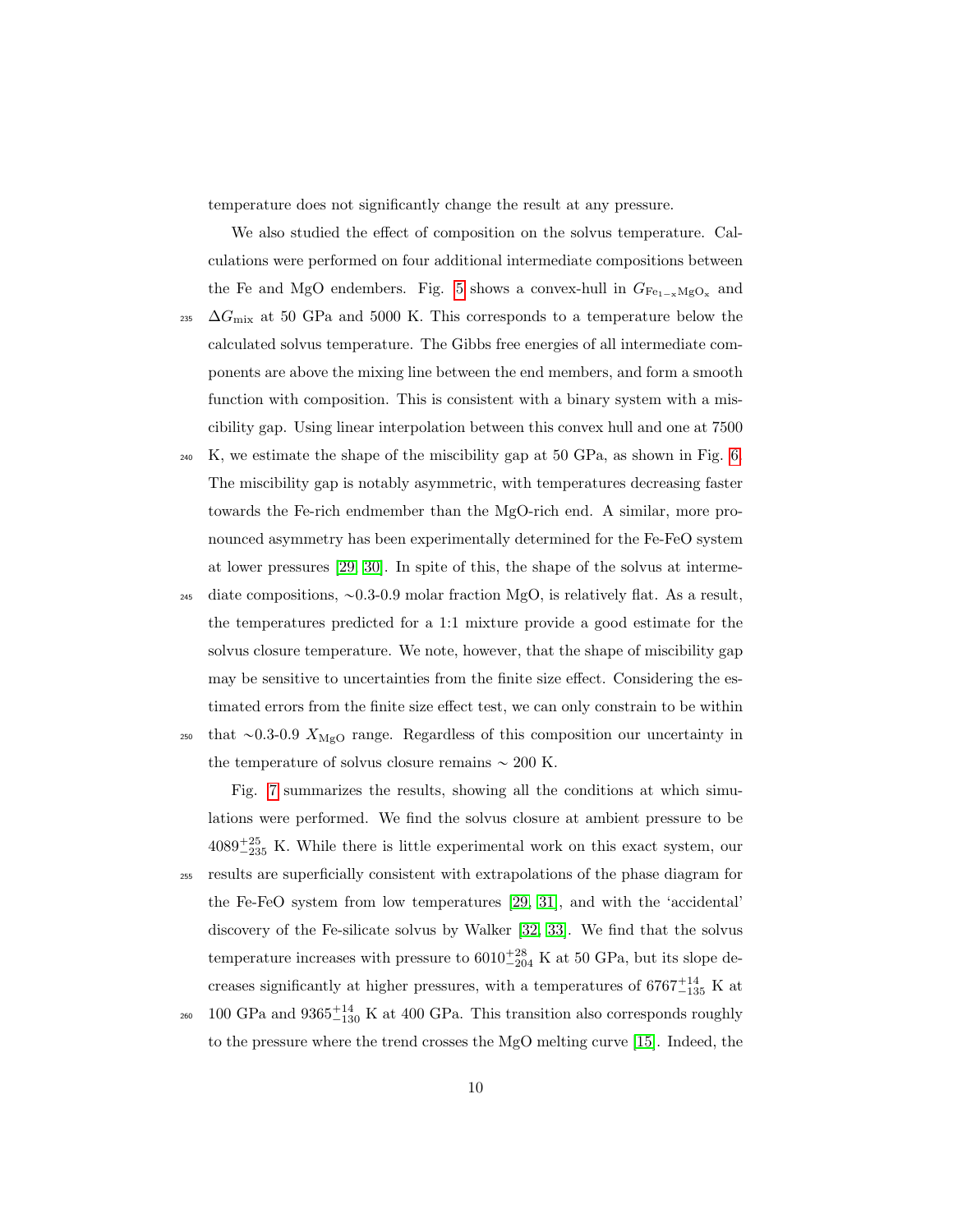simulations used to infer the closure temperature at these pressures used the solid (B1) structure of MgO. Unfortunately, it is difficult to check whether the change in slope is a direct result of this phase transition, as liquid MgO simu-

- <sup>265</sup> lations rapidly freeze at temperatures far below the melting curve. Conversely, the liquidus of a deep magma ocean might be below the solvus at these temperatures due to the effect of an  $SiO<sub>2</sub>$  or FeO component in the silicate/oxide endmember [\[34,](#page-20-1) [35\]](#page-20-2). However, extrapolation of  $\Delta G_{\rm mix}$  from simulations with liquid MgO at higher temperatures (Fig. [3\)](#page-25-0) suggest that the change in slope
- <sup>270</sup> occurs occurs in liquids as well. We estimate shifts in the inferred solvus closure temperature from finite size effects on the order of 200 K. The actual solvus closure temperature may also be shifted by up to a couple hundred Kelvin, if we also consider the uncertainty in the solvus shape (Fig. [5\)](#page-27-0), since our results refer specifically the solvus temperature for a 1:1 stoichiometric mixture. The <sup>275</sup> observed change in slope of the solvus temperature and the relation to the pure MgO melting curve are, however, robust against uncertainties of this magnitude.

#### <span id="page-10-0"></span>4. Discussion

In the extreme case where a significant fraction of the planet is in a mixed iron-rock phase, the early evolution will be quite different than prevailing the-<sup>280</sup> ories. Differentiation of material accreted onto the planet is delayed until the planet cools to below the solvus closure temperature, allowing iron to exsolve and sink to the core. This study provides an estimate of the temperatures required to mix the Mg-rich rocky mantle with the core of a terrestrial planet. At the surface, the complete mixing of Fe and MgO is achieved at  $\sim$ 4000 K (Fig. <sup>285</sup> [7\)](#page-29-0), which is well above the melting point of silicates. At core-mantle boundary pressures, the critical temperature would be  $\sim 7000$  K. This is below higher estimates for the melting temperature of pure MgO  $[15]$  and MgSiO<sub>3</sub> perovskite [\[36\]](#page-20-3). There are significant disparities among calculations and experiments on the melting [\[37,](#page-20-4) [38,](#page-20-5) [39,](#page-21-0) [15,](#page-17-1) [35\]](#page-20-2) temperatures in the lower mantle, disagreeing

<sup>290</sup> even on which phases represent the solidus and liquidus. The melting behav-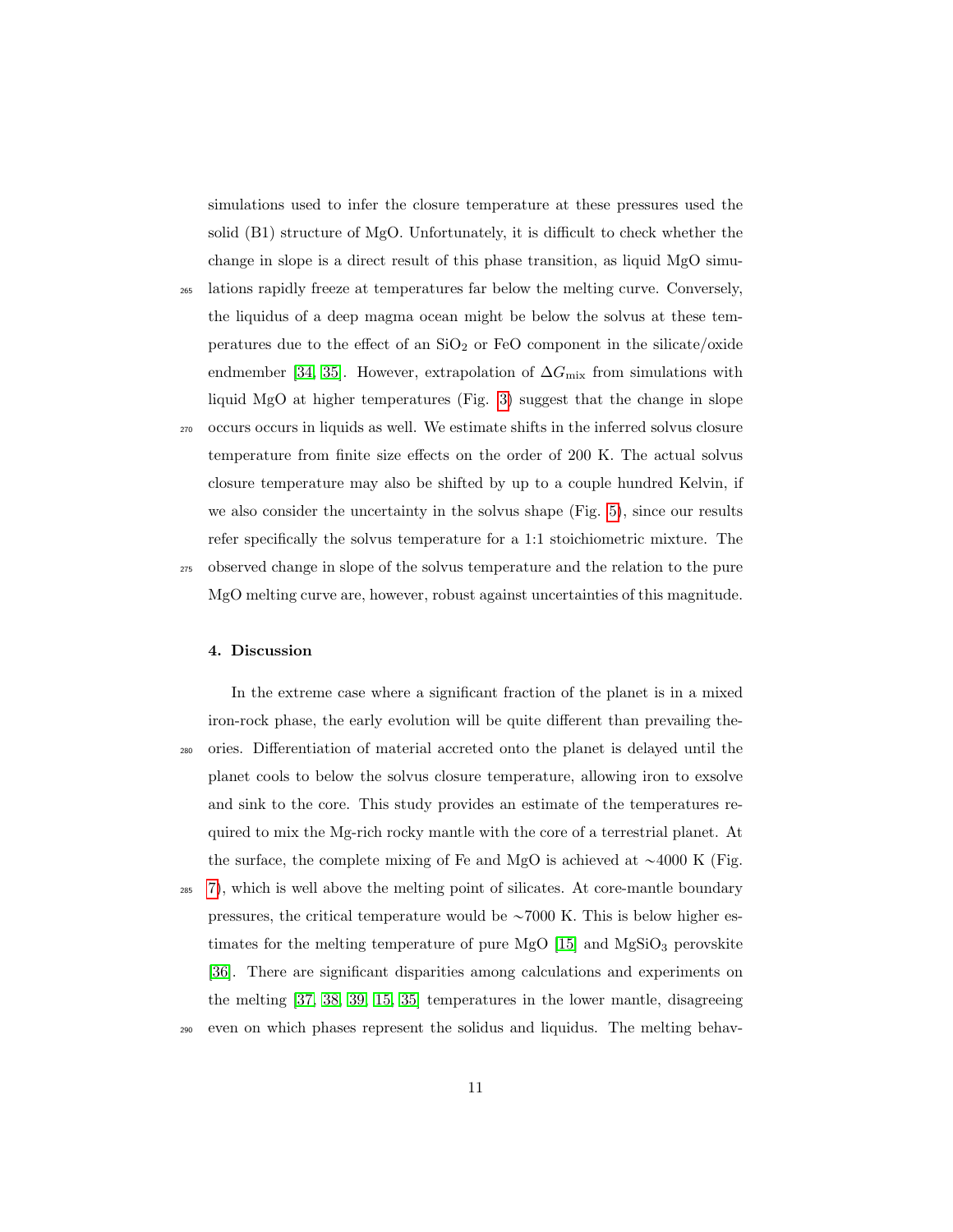ior in our MgO simulations are consistent with the high-temperature melting curve of Boates & Bonev 2013 [\[15\]](#page-17-1), which used similar first-principles techniques. Regardless, the solvus remains well above the solidus for more realistic compositions of the silicate mantle [\[34,](#page-20-1) [35,](#page-20-2) [40\]](#page-21-1).

#### <sup>295</sup> 4.1. Evolution of a fully mixed planet

For a sufficiently energetic impact, or series of impacts, a planet might be heated to such high temperatures, that the entire planet maybe be an approximately homogeneous mixture of the iron and rock components. Such an extreme scenario is unlikely for an Earth-sized planet, and likely violates geochemical ob-<sup>300</sup> servations that preclude complete mixing of the Earth's primitive mantle [\[41\]](#page-21-2). Nonetheless, considering the evolution of a planet from a fully-mixed state is useful for demonstrating the effects our phase diagram on the mixing behavior in a planet. A fully mixed state is also not so far-fetched for super-Earths since heating from release of gravitational energy scales as roughly  $(M/M_{\oplus})^{2/3}$ .

- <sup>305</sup> The depth at which the phases separate from the fully mixed state is determined by the pressure dependence of solvus closure. Following such a large impact, the planet will quickly evolve to a magma ocean state, and a highertemperature adiabat will be rapidly re-established. Fig. [8](#page-30-0) compares the solvus closure temperature to the calculated isentropes of the mixed FeMgO phase. For
- <sup>310</sup> a homogeneous, vigorously convecting liquid layer of the planet, these approximate adiabatic temperature profiles of the interior of the planet at different points in its evolution. The comparison is qualitatively the same if the isentropes for either endmember is used instead of the mixed phase. At pressures above 50 GPa, the isentropes have a notably steeper slope than the solvus clo-
- $_{315}$  sure temperature. At lower pressures,  $<50$  GPa the slopes are identical within the estimated uncertainty. As a result, separation begins in the exterior of the planet and proceeds inwards as the planet cools. Since iron separating in the outer portion of the planet is denser than the rocky phase, it would sink until it reached a depth where it dissolves into the mixed phase again. This may pro-
- <sup>320</sup> mote compositional stratification, and possibly multi-layer convection between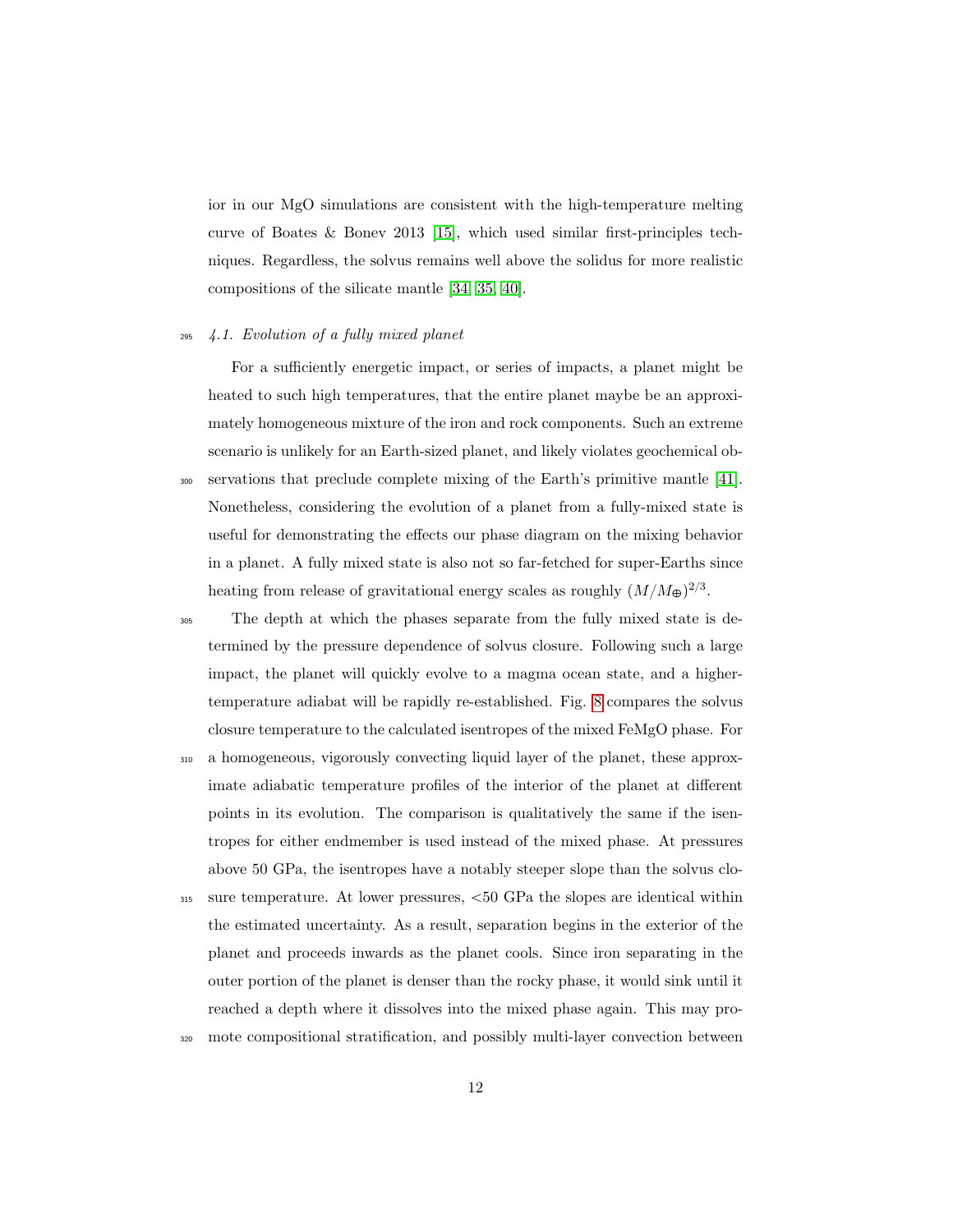an upper iron-poor and deeper iron-rich layer. The extent to which this process can stratify the planet depends on the competition between growth of liquid Fe droplets and their entrainment in convective flows [\[2\]](#page-15-1).

Based on the Fe-MgO solvus closure temperature presented here, transition <sup>325</sup> of a planet from a fully mixed state to separated rocky and metallic phases would occur while the entire planet is at least partially molten. Consequently, a fully mixed state in an Earth-mass planet would be short lived, since cooling timescales for a deep magma ocean are short in comparison to the timescale of accretion [\[6,](#page-15-5) [7\]](#page-15-6). This also means little record of such an event is likely to <sup>330</sup> survive to the present day Earth. Indeed, there is little unambiguous evidence for a magma ocean, despite it being a seemingly unavoidable consequence of the moon-forming impact hypothesis. The high surface temperatures of some rocky exoplanets [\[42\]](#page-21-3) might allow for prolonged cooling times from a such a mixed

<sup>335</sup> At the relatively low pressures of growing planetesimals [\[43,](#page-21-4) [44,](#page-21-5) [45\]](#page-22-0), these results predict that core formation begins at temperatures well below the solvus. As a result, complete mixing of a planet must overcome the gravitationally stable differentiated structure. This will impede upward mixing of a dense core even at temperatures above solvus closure, leading to an inefficient double-diffusive <sup>340</sup> convection state like that proposed for the giant planets [\[46\]](#page-22-1). Material accreted while the planet was above the solvus would, however, remain in a fully mixed outer layer, and evolve according to the picture presented in Fig. [8.](#page-30-0) Substantial

mechanical mixing during giant impact events [\[10,](#page-16-2) [11,](#page-16-3) [12\]](#page-16-4) would also enhance mixing prior to the setup of a double-diffusive state.

## <sup>345</sup> 4.2. Consequences of localized heating

state.

Despite the implausibility of a fully-mixed earth, related processes may become important as material is added by impacts with smaller differentiated bodies at temperatures near or above solvus closure. Since peak shock temperatures are related to the velocity of the impact rather than the size of the <sup>350</sup> impactor, smaller-scale events can create localized regions where the tempera-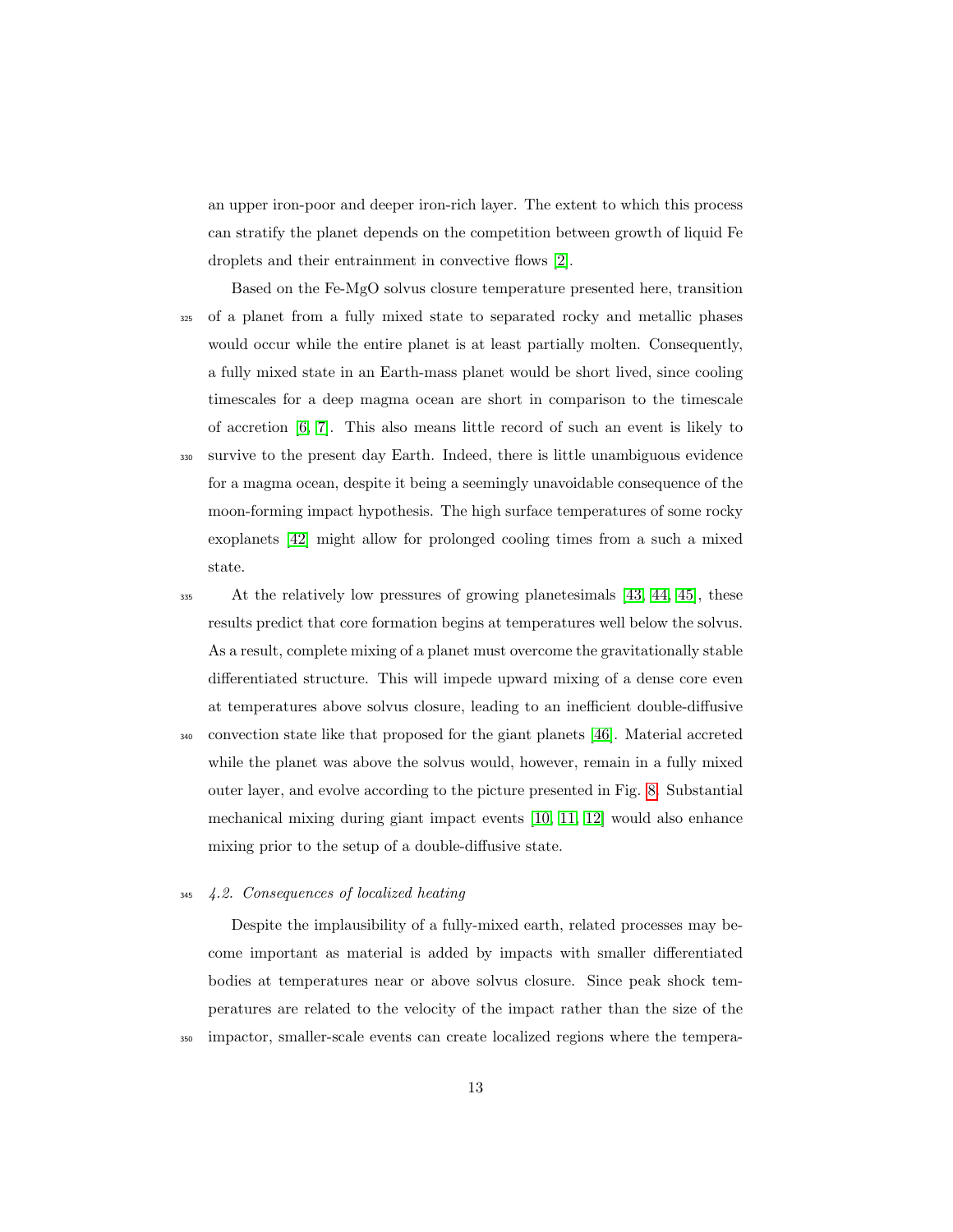ture exceeds the solvus closure temperature. Assuming iron from the shocked region can be rapidly delivered to the core without significant cooling [\[47\]](#page-22-2), material equilibrated near or above the solvus can be delivered to the core, through a mantle of lower average temperature. In the case that heat transfer from the

- <sup>355</sup> sinking iron diapir is negligible, the comparison between the solvus closure temperature and adiabats is valid for the fraction of the planet in contact with the sinking iron. In other words, the temperature in the sinking iron will follow a nearly adiabatic path, with Fe and MgO becoming more soluble as the pressure rises. This means that a fraction of the iron delivered to the core could
- <sup>360</sup> have equilibrated with the rocky mantle at much higher temperatures than on average. The differentiation of a fraction of the planet in the presence of a mixed phase would likely effect partitioning of both major and minor elements between the core and mantle. Walker et al. 1993 [\[32\]](#page-19-5) suggested that deviations in siderophile element partitioning behavior occur near the solvus closure
- <sup>365</sup> temperature for iron-silicate mixtures. However, this interpretation has been questioned in light of the confounding effect of drastic changes in oxygen partitioning with pressure [\[48\]](#page-22-3). Better characterization of element-partitioning at such high temperatures could constrain what fraction of the mantle could have been equilibrated in this fashion.
- <sup>370</sup> One important consequence of high-temperature equilibration is the delivery of excess, nominally insoluble, light components to the core. This will occur if iron is equilibrated with rocky materials at near-solvus temperatures, and rapidly delivered to the core before it can cool and re-equilibrate with the mantle at lower temperatures. This would be followed by exsolution of a Mg-rich <sup>375</sup> material at the top of the cooling core. This process has been suggested as a possible solution to the problem of the Earth's core having insufficient energy to generate a magnetic field before nucleation of the inner core [\[49\]](#page-22-4). If the interpretation of Fig. [8](#page-30-0) can be extended to more iron rich compositions, then exsolution will occur at the top of the core, depositing sediments of Mg-rich material at
- <sup>380</sup> the core-mantle boundary [\[50\]](#page-22-5). As a result, the effect of this sedimentation on core convection is analogous to the exclusion of light elements from the growing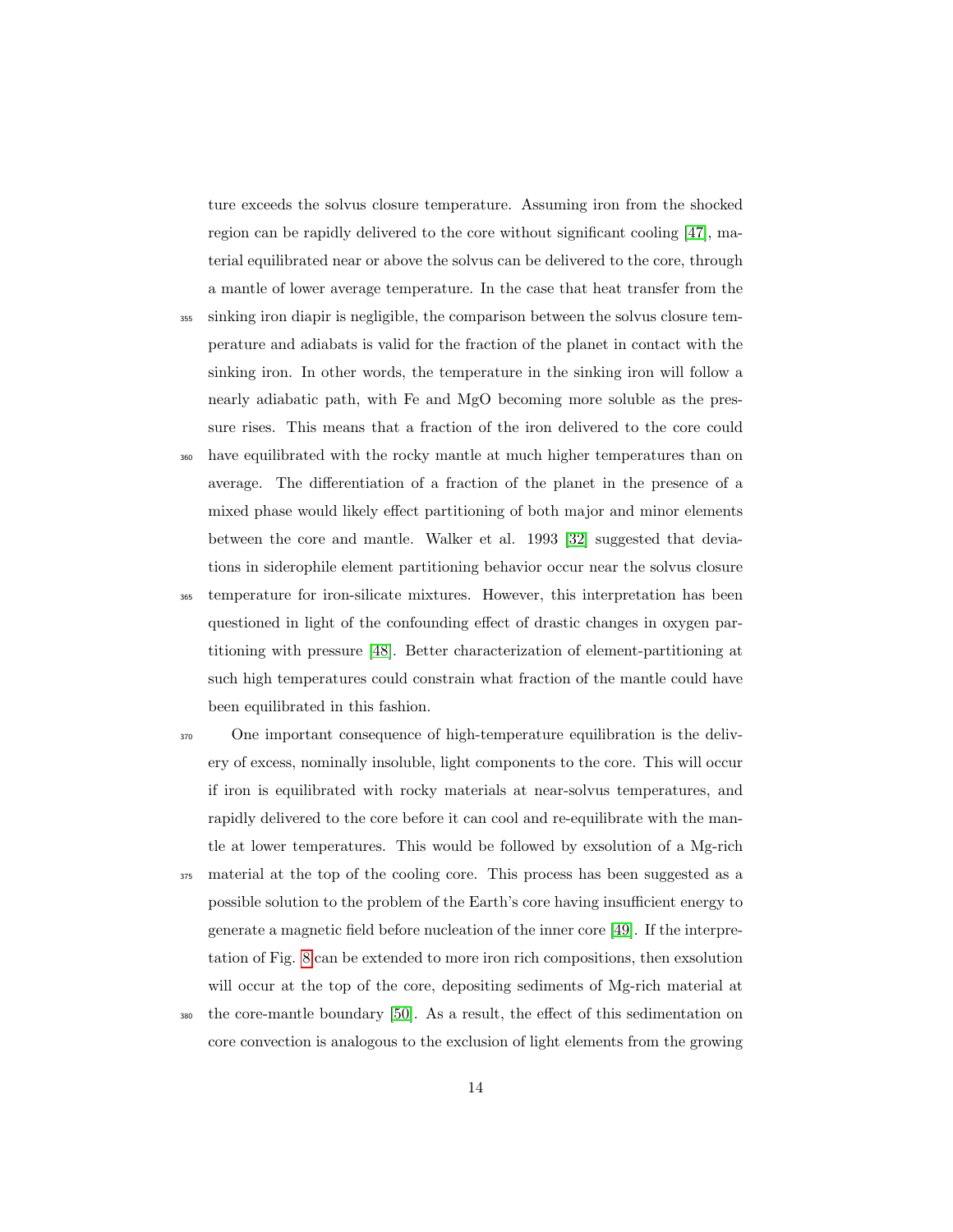inner core. Fig. [9](#page-31-0) shows an extrapolation of our results to predict the saturation of MgO in Fe at 50 GPa as a function of temperature. This is done using a function for G in terms of the cell volumes derived in the low-concentration

<sup>385</sup> limit [\[20,](#page-17-6) [21\]](#page-18-0), and details are presented in the supplemental material. From this we predict a  $>1\%$  MgO saturation limit down to 4200 K, with concentrations steeply decreasing to be below detection limits in high-pressure experiments by  $\sim$ 3000 K [\[16,](#page-17-2) [17\]](#page-17-3). In principle, high-temperature equilibration could also explain a bulk-mantle iron concentration in disequilibrium with the present-day <sup>390</sup> core [\[17,](#page-17-3) [18\]](#page-17-4). However, the shape of the MgO-rich side of the calculated exsolution gap (Fig. [6\)](#page-28-0) contradicts this, since the Fe content of the MgO endmember shows a significant deviation for only a small range of temperatures.

#### 5. Conclusions

The solvus closure temperatures for material with the bulk terrestrial planet <sup>395</sup> composition marks the transition to a regime where where miscibility is a dominant effect in the evolution of the planet. These results present an estimate of those temperatures based on the simplified Fe-MgO system. Where possible, our simulated system was chosen to provide an upper limit for these temperatures, so we expect miscibility for realistic terrestrial compositions at possibly lower <sup>400</sup> temperatures than those found here. The solvus closure temperature found here for the Fe-MgO system is at temperatures low enough, that it was likely overcome for some fraction of the planet during accretion. Energetic impact events are now thought to have been commonplace during the formation of the terrestrial planets, and the role of miscibility between the most abundant rocky

<sup>405</sup> and metallic materials should be considered to adequately assess their early evolution.

# Acknowledgements

This work was supported by NASA and NSF. Computational resources were provided in part by the NASA Advanced Supercomputing Division. We thank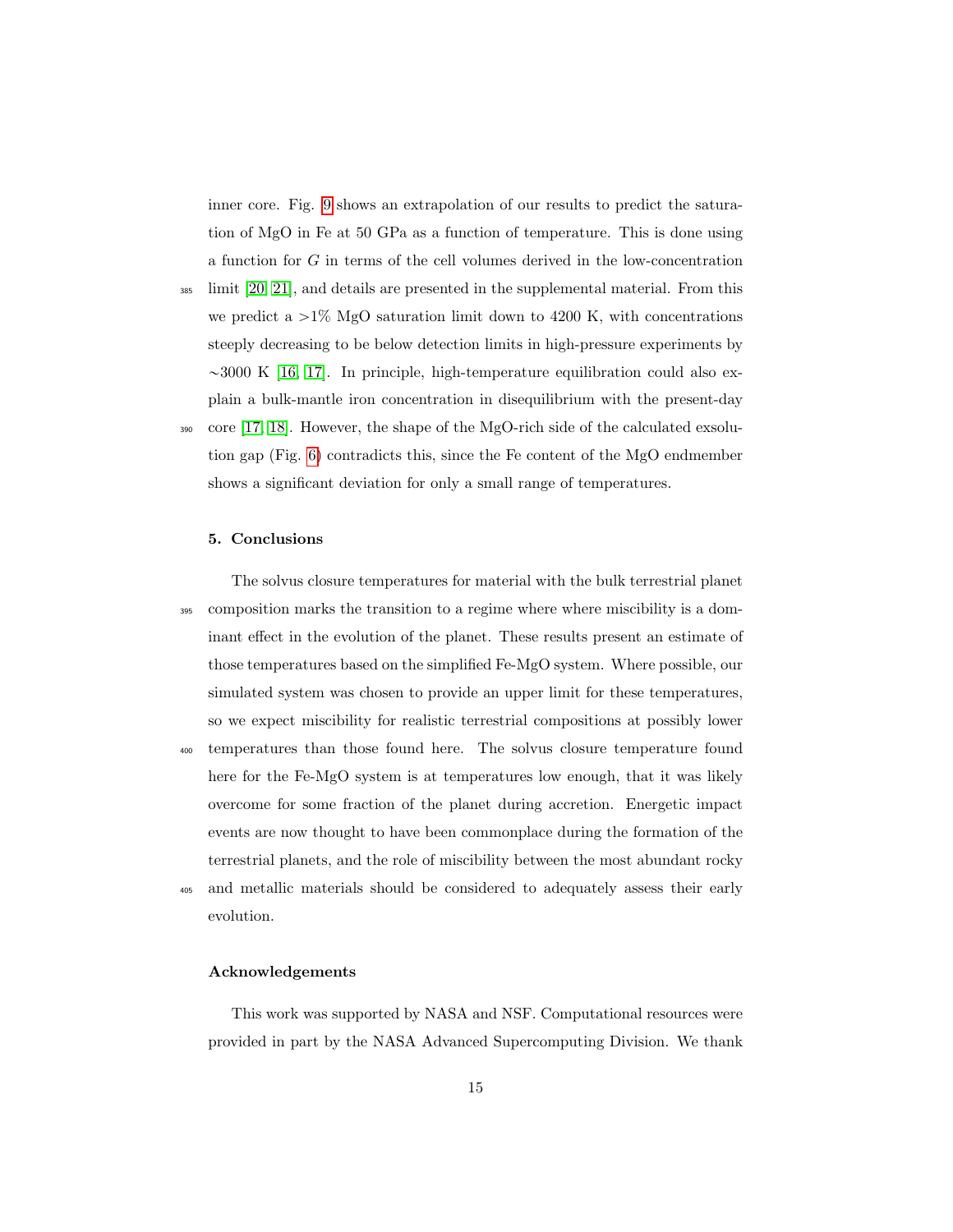<sup>410</sup> Dave Stevenson, Raymond Jeanloz, Sarah Stewart and James Brenan for helpful discussions.

## References

- <span id="page-15-0"></span>[1] D. J. Stevenson, Fluid dynamics of core formation., Oxford University Press, New York, 1990, pp. 231–249.
- <span id="page-15-2"></span><span id="page-15-1"></span><sup>415</sup> [2] V. Solomatov, [Magma oceans and primordial mantle differentiation,](ftp://ftp.gps.caltech.edu/pub/djs/solomatov/Solomatov.pdf) in: Treatise Geophys., Vol. 9, 2007, pp. 1–75. URL <ftp://ftp.gps.caltech.edu/pub/djs/solomatov/Solomatov.pdf>
	- [3] D. C. Rubie, F. Nimmo, H. J. Melosh, Formation of Earths core, Treatise Geophys. 9 (2007) 51–90.
- <span id="page-15-3"></span><sup>420</sup> [4] W. McDonough, S. Sun, [The composition of the Earth,](http://www.sciencedirect.com/science/article/pii/0009254194001404) Chem. Geol. 2541 (94). URL [http://www.sciencedirect.com/science/article/pii/](http://www.sciencedirect.com/science/article/pii/0009254194001404) [0009254194001404](http://www.sciencedirect.com/science/article/pii/0009254194001404)
- <span id="page-15-4"></span>[5] J. Chambers, G. Wetherill, [Making the terrestrial planets: N-body](http://www.sciencedirect.com/science/article/pii/S0019103598960079) <sup>425</sup> [integrations of planetary embryos in three dimensions,](http://www.sciencedirect.com/science/article/pii/S0019103598960079) Icarus 327 (1998) 304–327.

URL [http://www.sciencedirect.com/science/article/pii/](http://www.sciencedirect.com/science/article/pii/S0019103598960079) [S0019103598960079](http://www.sciencedirect.com/science/article/pii/S0019103598960079)

<span id="page-15-5"></span>[6] Y. Abe, [Thermal and chemical evolution of the terrestrial](http://linkinghub.elsevier.com/retrieve/pii/S0031920196032293) <sup>430</sup> [magma ocean,](http://linkinghub.elsevier.com/retrieve/pii/S0031920196032293) Phys. Earth Planet. Inter. 100 (1-4) (1997) 27–39. [doi:10.1016/S0031-9201\(96\)03229-3](http://dx.doi.org/10.1016/S0031-9201(96)03229-3).

URL [http://linkinghub.elsevier.com/retrieve/pii/](http://linkinghub.elsevier.com/retrieve/pii/S0031920196032293) [S0031920196032293](http://linkinghub.elsevier.com/retrieve/pii/S0031920196032293)

<span id="page-15-6"></span>[7] L. T. Elkins-Tanton, [Magma Oceans in the Inner Solar Sys-](http://www.annualreviews.org/doi/abs/10.1146/annurev-earth-042711-105503)<sup>435</sup> [tem,](http://www.annualreviews.org/doi/abs/10.1146/annurev-earth-042711-105503) Annu. Rev. Earth Planet. Sci. 40 (1) (2012) 113–139. [doi:10.1146/annurev-earth-042711-105503](http://dx.doi.org/10.1146/annurev-earth-042711-105503).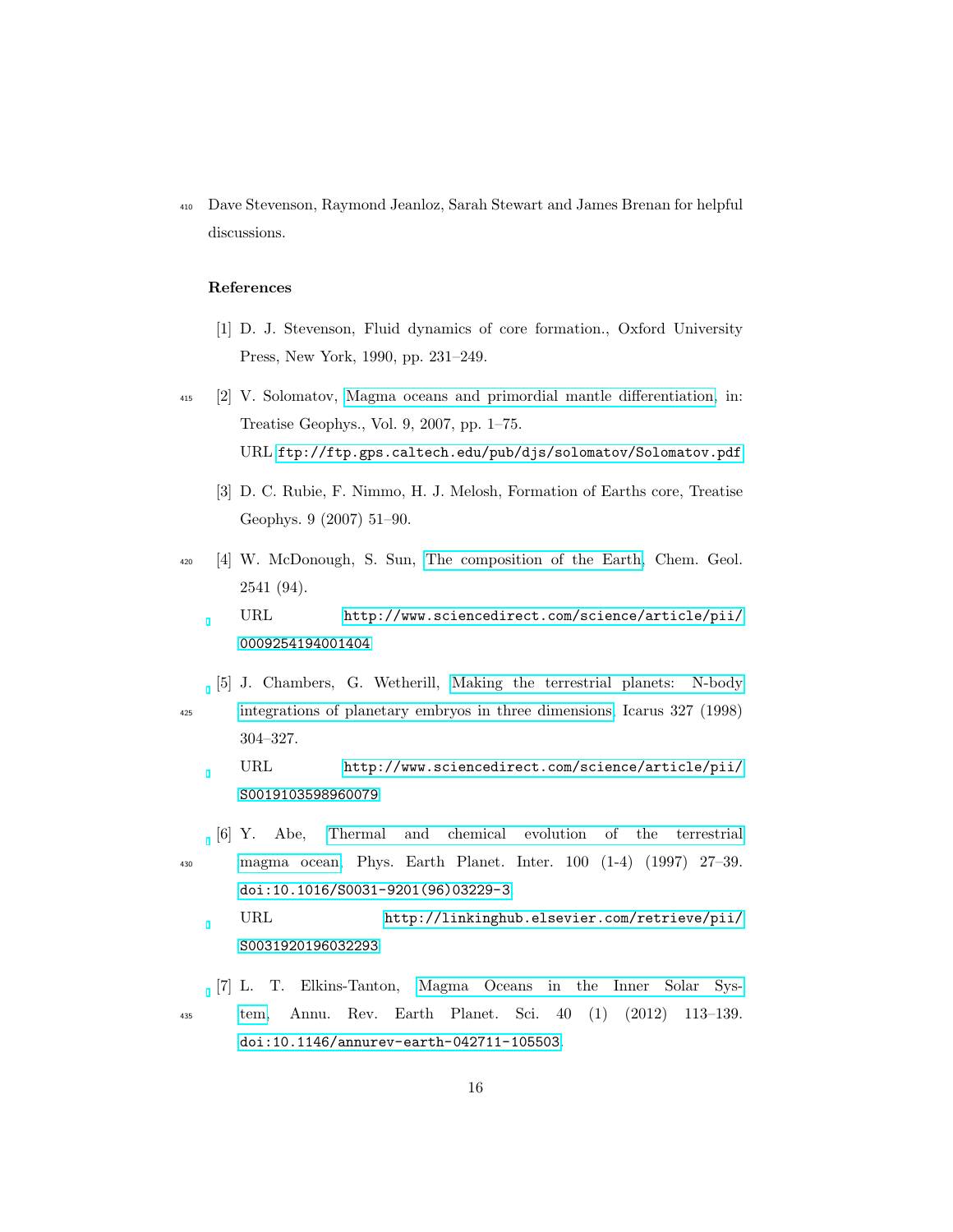URL [http://www.annualreviews.org/doi/abs/10.1146/](http://www.annualreviews.org/doi/abs/10.1146/annurev-earth-042711-105503) [annurev-earth-042711-105503](http://www.annualreviews.org/doi/abs/10.1146/annurev-earth-042711-105503)

<span id="page-16-0"></span>[8] A. G. Cameron, W. Benz, [The origin of the moon and the single-impact](http://www.ncbi.nlm.nih.gov/pubmed/11542164) <sup>440</sup> [hypothesis IV,](http://www.ncbi.nlm.nih.gov/pubmed/11542164) Icarus 92 (1991) 204–16.

URL <http://www.ncbi.nlm.nih.gov/pubmed/11542164>

- <span id="page-16-1"></span>[9] R. Canup, C. Agnor, [Accretion of the terrestrial planets and the Earth-](http://books.google.com/books?hl=en&lr=&id=8i44zjcKm4EC&oi=fnd&pg=PA113&dq=Accretion+of+the+Terrestrial+Planets+and+the+Earth-Moon+System&ots=7J5zasN-sN&sig=2uIoI6_S3wZVJVDU73YILvAHQx4)[Moon system,](http://books.google.com/books?hl=en&lr=&id=8i44zjcKm4EC&oi=fnd&pg=PA113&dq=Accretion+of+the+Terrestrial+Planets+and+the+Earth-Moon+System&ots=7J5zasN-sN&sig=2uIoI6_S3wZVJVDU73YILvAHQx4) in: R. M. Canup, K. Righter (Eds.), Orig. Earth Moon, University of Arizona Press, 2000, pp. 113–130.
- <sup>445</sup> URL [http://books.google.com/books?hl=en&lr=&id=8i44zjcKm4EC&](http://books.google.com/books?hl=en&lr=&id=8i44zjcKm4EC&oi=fnd&pg=PA113&dq=Accretion+of+the+Terrestrial+Planets+and+the+Earth-Moon+System&ots=7J5zasN-sN&sig=2uIoI6_S3wZVJVDU73YILvAHQx4) [oi=fnd&pg=PA113&dq=Accretion+of+the+Terrestrial+Planets+](http://books.google.com/books?hl=en&lr=&id=8i44zjcKm4EC&oi=fnd&pg=PA113&dq=Accretion+of+the+Terrestrial+Planets+and+the+Earth-Moon+System&ots=7J5zasN-sN&sig=2uIoI6_S3wZVJVDU73YILvAHQx4) [and+the+Earth-Moon+System&ots=7J5zasN-sN&sig=2uIoI6\\_](http://books.google.com/books?hl=en&lr=&id=8i44zjcKm4EC&oi=fnd&pg=PA113&dq=Accretion+of+the+Terrestrial+Planets+and+the+Earth-Moon+System&ots=7J5zasN-sN&sig=2uIoI6_S3wZVJVDU73YILvAHQx4) [S3wZVJVDU73YILvAHQx4](http://books.google.com/books?hl=en&lr=&id=8i44zjcKm4EC&oi=fnd&pg=PA113&dq=Accretion+of+the+Terrestrial+Planets+and+the+Earth-Moon+System&ots=7J5zasN-sN&sig=2uIoI6_S3wZVJVDU73YILvAHQx4)
	- [10] R. M. Canup, [Dynamics of Lunar Formation,](http://www.annualreviews.org/doi/abs/10.1146/annurev.astro.41.082201.113457) Annu. Rev. Astron. Astro-
- <span id="page-16-2"></span><sup>450</sup> phys. 42 (1) (2004) 441–475. [doi:10.1146/annurev.astro.41.082201.](http://dx.doi.org/10.1146/annurev.astro.41.082201.113457) [113457](http://dx.doi.org/10.1146/annurev.astro.41.082201.113457). URL [http://www.annualreviews.org/doi/abs/10.1146/annurev.](http://www.annualreviews.org/doi/abs/10.1146/annurev.astro.41.082201.113457) [astro.41.082201.113457](http://www.annualreviews.org/doi/abs/10.1146/annurev.astro.41.082201.113457)
- <span id="page-16-3"></span>[\[](http://www.ncbi.nlm.nih.gov/pubmed/23076098)11] R. M. Canup, [Forming a Moon with an Earth-Like Composition via a Giant](http://www.ncbi.nlm.nih.gov/pubmed/23076098) <sup>455</sup> [Impact.,](http://www.ncbi.nlm.nih.gov/pubmed/23076098) Science 1052. [doi:10.1126/science.1226073](http://dx.doi.org/10.1126/science.1226073).

URL <http://www.ncbi.nlm.nih.gov/pubmed/23076098>

- <span id="page-16-4"></span>[\[](http://www.ncbi.nlm.nih.gov/pubmed/23076099)12] M. Cuk, S. T. Stewart, [Making the Moon from a Fast-Spinning Earth:](http://www.ncbi.nlm.nih.gov/pubmed/23076099) [A Giant Impact Followed by Resonant Despinning.,](http://www.ncbi.nlm.nih.gov/pubmed/23076099) Science 1047. [doi:](http://dx.doi.org/10.1126/science.1225542) [10.1126/science.1225542](http://dx.doi.org/10.1126/science.1225542).
- <span id="page-16-5"></span><sup>460</sup> URL <http://www.ncbi.nlm.nih.gov/pubmed/23076099>
	- [\[](http://linkinghub.elsevier.com/retrieve/pii/S0012821X10002220)13] T. W. Dahl, D. J. Stevenson, [Turbulent mixing of metal and sil](http://linkinghub.elsevier.com/retrieve/pii/S0012821X10002220)[icate during planet accretion – And interpretation of the Hf-W](http://linkinghub.elsevier.com/retrieve/pii/S0012821X10002220) [chronometer,](http://linkinghub.elsevier.com/retrieve/pii/S0012821X10002220) Earth Planet. Sci. Lett. 295 (1-2) (2010) 177–186. [doi:10.1016/j.epsl.2010.03.038](http://dx.doi.org/10.1016/j.epsl.2010.03.038).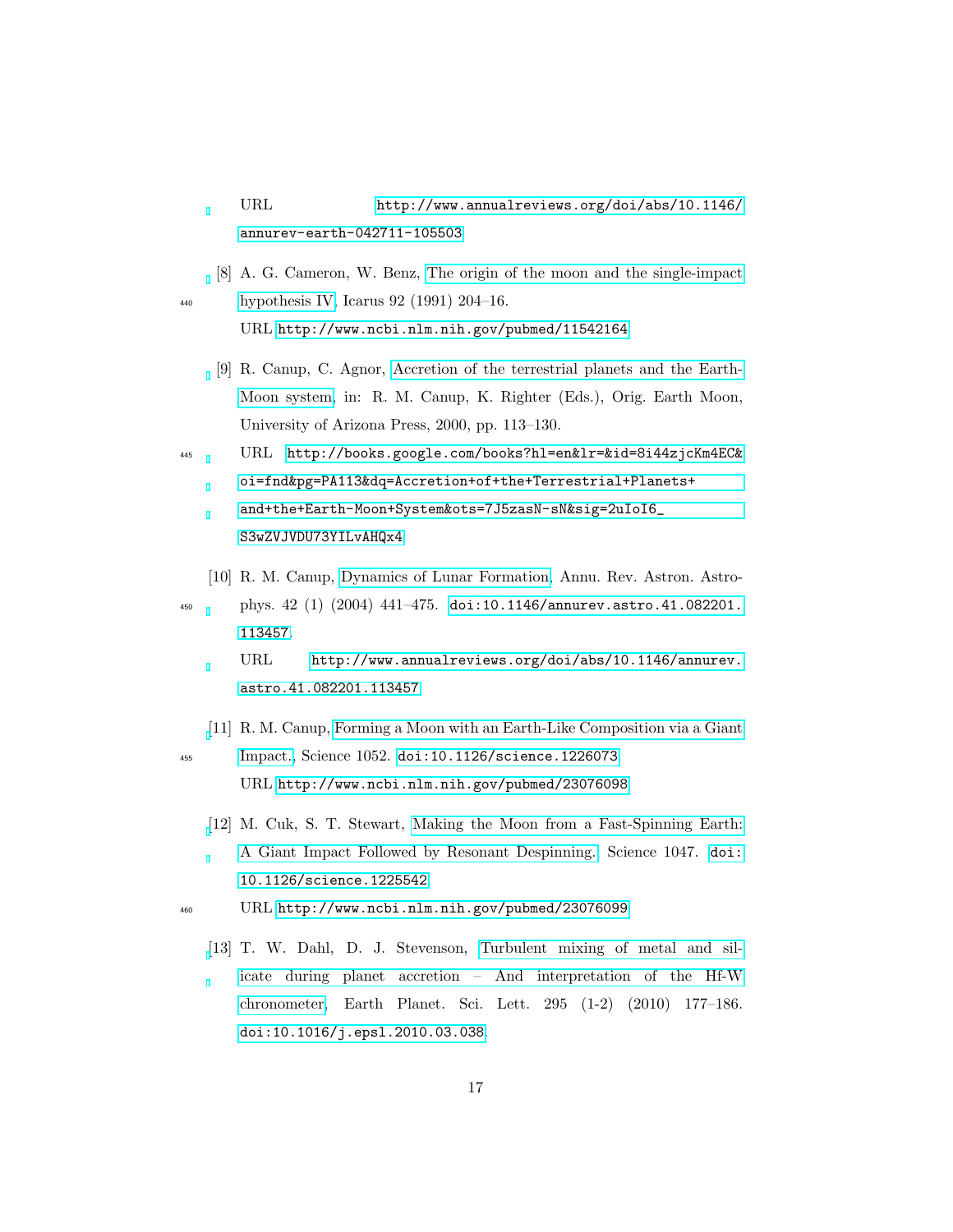# <sup>465</sup> URL [http://linkinghub.elsevier.com/retrieve/pii/](http://linkinghub.elsevier.com/retrieve/pii/S0012821X10002220) [S0012821X10002220](http://linkinghub.elsevier.com/retrieve/pii/S0012821X10002220)

- <span id="page-17-1"></span><span id="page-17-0"></span>[\[](http://onlinelibrary.wiley.com/doi/10.1029/1998RG000053/full)14] R. Boehler, [High-pressure experiments and the phase diagram of lower](http://onlinelibrary.wiley.com/doi/10.1029/1998RG000053/full) [mantle and core materials,](http://onlinelibrary.wiley.com/doi/10.1029/1998RG000053/full) Rev. Geophys. 38 (2) (2000) 221–245. URL [http://onlinelibrary.wiley.com/doi/10.1029/1998RG000053/](http://onlinelibrary.wiley.com/doi/10.1029/1998RG000053/full) <sup>470</sup> [full](http://onlinelibrary.wiley.com/doi/10.1029/1998RG000053/full)
	- [\[](http://link.aps.org/doi/10.1103/PhysRevLett.110.135504)15] B. Boates, S. A. Bonev, Demixing Instability in Dense Molten  $MgSiO<sub>3</sub>$ [and the Phase Diagram of MgO,](http://link.aps.org/doi/10.1103/PhysRevLett.110.135504) Phys. Rev. Lett. 110 (13) (2013) 135504. [doi:10.1103/PhysRevLett.110.135504](http://dx.doi.org/10.1103/PhysRevLett.110.135504). URL <http://link.aps.org/doi/10.1103/PhysRevLett.110.135504>
- <span id="page-17-2"></span><sup>475</sup> [\[](http://www.sciencemag.org/content/251/5000/1438.short)16] E. Knittle, R. Jeanloz, [Earth's Core-Mantle Boundary: Results of Exper](http://www.sciencemag.org/content/251/5000/1438.short)[iments at High Pressures and Temperatures,](http://www.sciencemag.org/content/251/5000/1438.short) Science 251 (5000) (1991) 1438–1443. URL <http://www.sciencemag.org/content/251/5000/1438.short>
	- [\[](http://doi.wiley.com/10.1029/2007GL032648)17] H. Ozawa, K. Hirose, M. Mitome, Y. Bando, N. Sata, Y. Ohishi, [Chemical](http://doi.wiley.com/10.1029/2007GL032648)
- <span id="page-17-3"></span><sup>480</sup> [equilibrium between ferropericlase and molten iron to 134 GPa and impli](http://doi.wiley.com/10.1029/2007GL032648)[cations for iron content at the bottom of the mantle,](http://doi.wiley.com/10.1029/2007GL032648) Geophys. Res. Lett. 35 (5) (2008) L05308. [doi:10.1029/2007GL032648](http://dx.doi.org/10.1029/2007GL032648). URL <http://doi.wiley.com/10.1029/2007GL032648>
	- [\[](http://doi.wiley.com/10.1029/2012GL054116)18] K. Tsuno, D. J. Frost, D. C. Rubie, [Simultaneous partitioning of silicon and](http://doi.wiley.com/10.1029/2012GL054116)
- <span id="page-17-4"></span><sup>485</sup> [oxygen into the Earth's core during early Earth differentiation,](http://doi.wiley.com/10.1029/2012GL054116) Geophys. Res. Lett. 40 (1) (2013) 66–71. [doi:10.1029/2012GL054116](http://dx.doi.org/10.1029/2012GL054116). URL <http://doi.wiley.com/10.1029/2012GL054116>
	- [\[](http://www.ncbi.nlm.nih.gov/pubmed/20366523)19] H. F. Wilson, B. Militzer, [Sequestration of noble gases in giant planet](http://www.ncbi.nlm.nih.gov/pubmed/20366523) [interiors.,](http://www.ncbi.nlm.nih.gov/pubmed/20366523) Phys. Rev. Lett. 104 (12) (2010) 121101.
- <span id="page-17-6"></span><span id="page-17-5"></span><sup>490</sup> URL <http://www.ncbi.nlm.nih.gov/pubmed/20366523>
	- [\[](http://link.aps.org/doi/10.1103/PhysRevLett.108.111101)20] H. F. Wilson, B. Militzer, [Rocky Core Solubility in Jupiter and Giant](http://link.aps.org/doi/10.1103/PhysRevLett.108.111101) [Exoplanets,](http://link.aps.org/doi/10.1103/PhysRevLett.108.111101) Phys. Rev. Lett. 108 (11) (2012) 111101. [doi:10.1103/](http://dx.doi.org/10.1103/PhysRevLett.108.111101)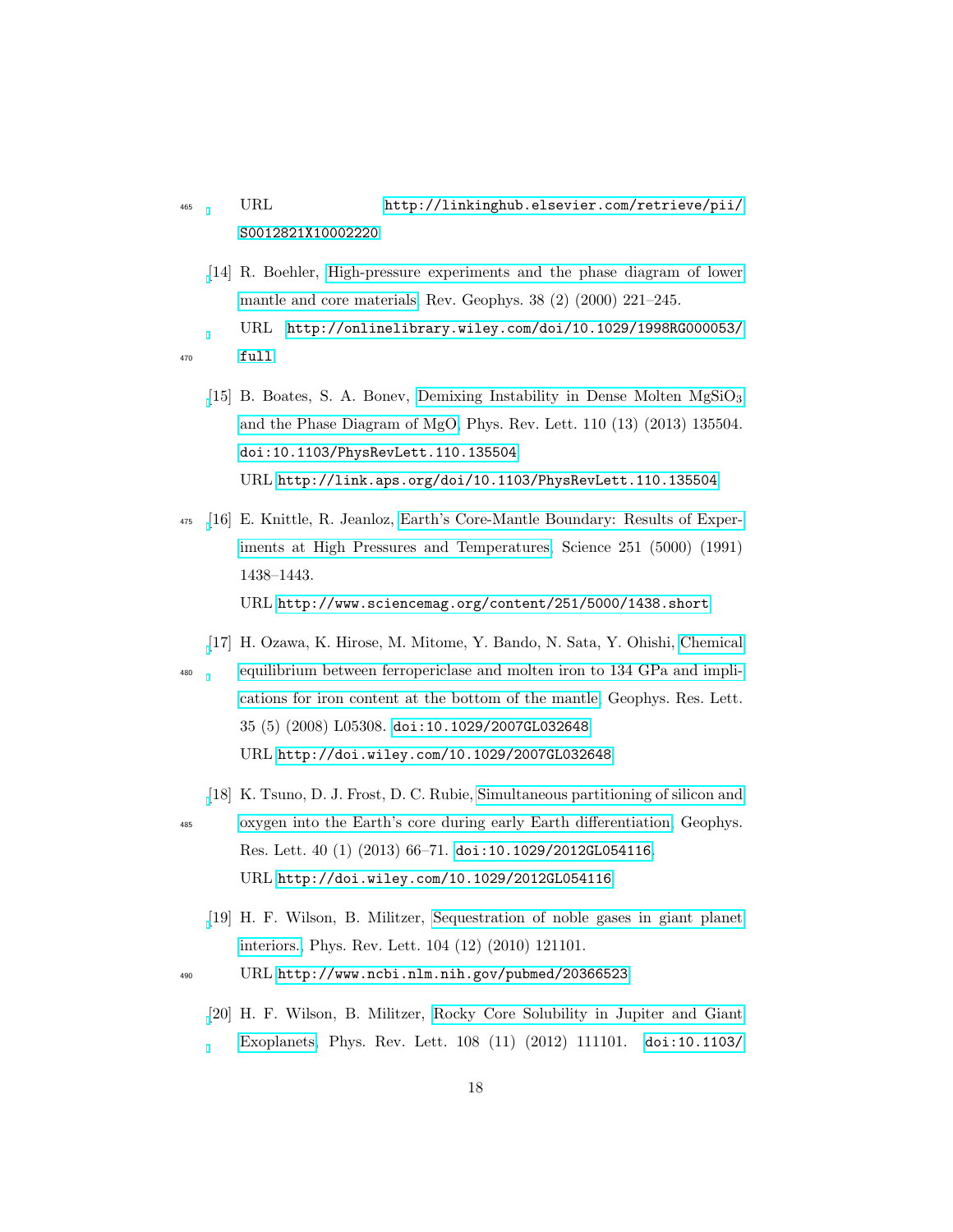[PhysRevLett.108.111101](http://dx.doi.org/10.1103/PhysRevLett.108.111101).

URL <http://link.aps.org/doi/10.1103/PhysRevLett.108.111101>

- <span id="page-18-0"></span><sup>495</sup> [\[](http://stacks.iop.org/0004-637X/773/i=2/a=95?key=crossref.eb72013b406f986f46118584f8f7a541)21] S. M. Wahl, H. F. Wilson, B. Militzer, [Solubility of Iron in Metallic](http://stacks.iop.org/0004-637X/773/i=2/a=95?key=crossref.eb72013b406f986f46118584f8f7a541) [Hydrogen and Stability of Dense Cores in Giant Planets,](http://stacks.iop.org/0004-637X/773/i=2/a=95?key=crossref.eb72013b406f986f46118584f8f7a541) Astrophys. J. 773 (2) (2013) 95. [doi:10.1088/0004-637X/773/2/95](http://dx.doi.org/10.1088/0004-637X/773/2/95). URL [http://stacks.iop.org/0004-637X/773/i=2/a=95?key=](http://stacks.iop.org/0004-637X/773/i=2/a=95?key=crossref.eb72013b406f986f46118584f8f7a541) [crossref.eb72013b406f986f46118584f8f7a541](http://stacks.iop.org/0004-637X/773/i=2/a=95?key=crossref.eb72013b406f986f46118584f8f7a541)
- <span id="page-18-1"></span><sup>500</sup> [\[](http://stacks.iop.org/0004-637X/787/i=1/a=79?key=crossref.8ed04244b9a9a55eefbe9b400819222b)22] F. Gonz´alez-Cataldo, H. F. Wilson, B. Militzer, [Ab Initio Free En](http://stacks.iop.org/0004-637X/787/i=1/a=79?key=crossref.8ed04244b9a9a55eefbe9b400819222b)[ergy Calculations of the Solubility of Silica in Metallic Hydrogen and](http://stacks.iop.org/0004-637X/787/i=1/a=79?key=crossref.8ed04244b9a9a55eefbe9b400819222b) [Application To Giant Planet Cores,](http://stacks.iop.org/0004-637X/787/i=1/a=79?key=crossref.8ed04244b9a9a55eefbe9b400819222b) Astrophys. J. 787 (1) (2014) 79. [doi:10.1088/0004-637X/787/1/79](http://dx.doi.org/10.1088/0004-637X/787/1/79).

URL [http://stacks.iop.org/0004-637X/787/i=1/a=79?key=](http://stacks.iop.org/0004-637X/787/i=1/a=79?key=crossref.8ed04244b9a9a55eefbe9b400819222b) <sup>505</sup> [crossref.8ed04244b9a9a55eefbe9b400819222b](http://stacks.iop.org/0004-637X/787/i=1/a=79?key=crossref.8ed04244b9a9a55eefbe9b400819222b)

- <span id="page-18-2"></span>[\[](http://www.ncbi.nlm.nih.gov/pubmed/15268120)23] S. Izvekov, M. Parrinello, C. J. Burnham, G. a. Voth, [Effective force fields](http://www.ncbi.nlm.nih.gov/pubmed/15268120) [for condensed phase systems from ab initio molecular dynamics simulation:](http://www.ncbi.nlm.nih.gov/pubmed/15268120) [a new method for force-matching.,](http://www.ncbi.nlm.nih.gov/pubmed/15268120) J. Chem. Phys. 120 (23) (2004) 10896– 913. [doi:10.1063/1.1739396](http://dx.doi.org/10.1063/1.1739396).
- <span id="page-18-3"></span><sup>510</sup> URL <http://www.ncbi.nlm.nih.gov/pubmed/15268120>
	- [\[](http://www.ncbi.nlm.nih.gov/pubmed/9984901)24] G. Kresse, J. Furthmüller, [Efficient iterative schemes for ab initio total](http://www.ncbi.nlm.nih.gov/pubmed/9984901)[energy calculations using a plane-wave basis set.,](http://www.ncbi.nlm.nih.gov/pubmed/9984901) Phys. Rev. B-Cond. Mat. 54 (16) (1996) 11169–11186. URL <http://www.ncbi.nlm.nih.gov/pubmed/9984901>
- <span id="page-18-5"></span><span id="page-18-4"></span><sup>515</sup> [25] P. E. Blochl, Projector augmented-wave method, Phys. Rev. B 50 (24) (1994) 17953–78.
	- [\[](http://www.ncbi.nlm.nih.gov/pubmed/10062328)26] J. P. Perdew, K. Burke, M. Ernzerhof, [Generalized Gradient Approxima](http://www.ncbi.nlm.nih.gov/pubmed/10062328)[tion Made Simple.,](http://www.ncbi.nlm.nih.gov/pubmed/10062328) Phys. Rev. Lett. 77 (18) (1996) 3865–3868. URL <http://www.ncbi.nlm.nih.gov/pubmed/10062328>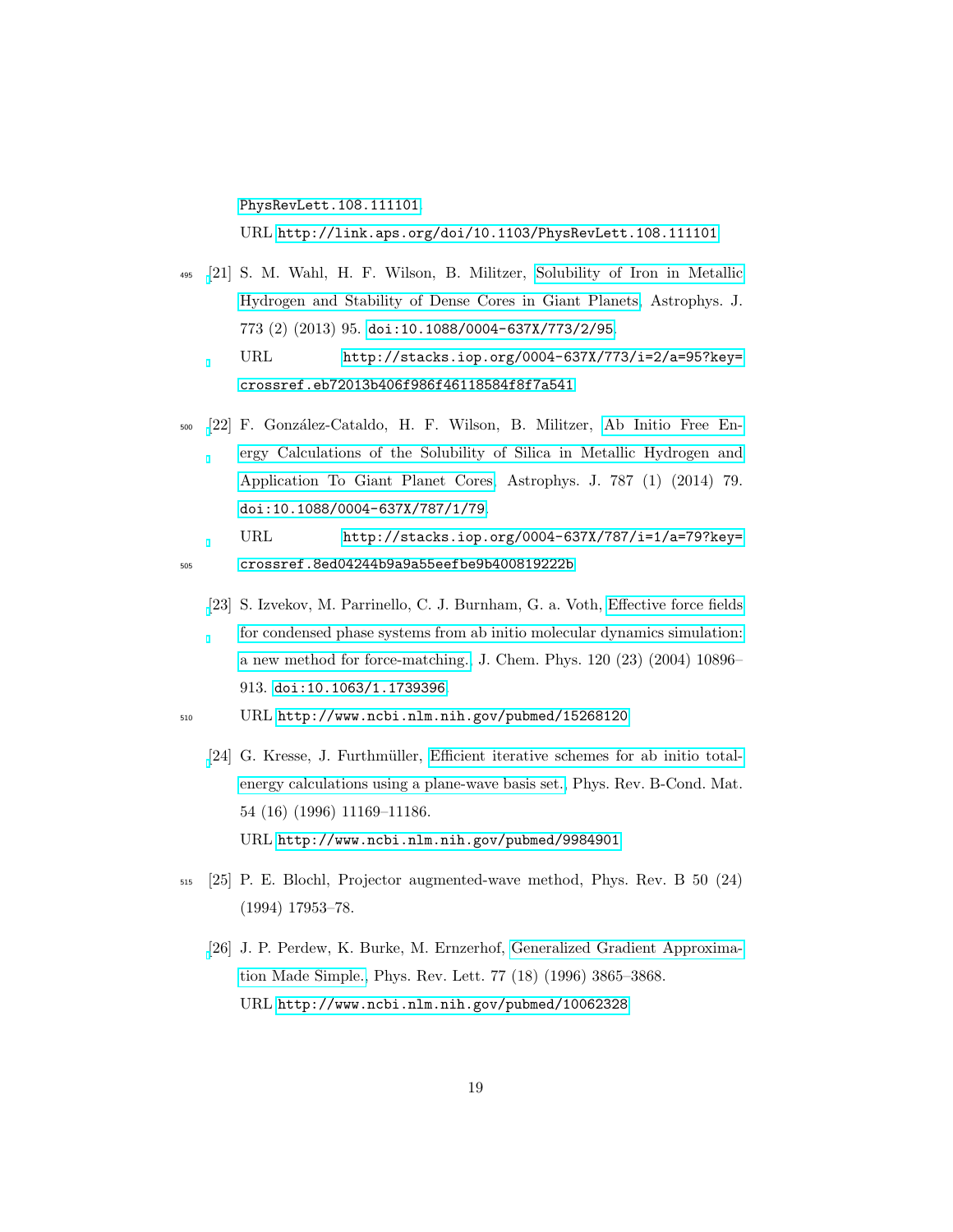<span id="page-19-0"></span><sup>520</sup> [\[](http://link.aps.org/doi/10.1103/PhysRevLett.108.115502)27] K. P. Driver, B. Militzer, [All-Electron Path Integral Monte Carlo Simula](http://link.aps.org/doi/10.1103/PhysRevLett.108.115502)[tions of Warm Dense Matter: Application to Water and Carbon Plasmas,](http://link.aps.org/doi/10.1103/PhysRevLett.108.115502) Phys. Rev. Lett. 108 (11) (2012) 115502. [doi:10.1103/PhysRevLett.108.](http://dx.doi.org/10.1103/PhysRevLett.108.115502) [115502](http://dx.doi.org/10.1103/PhysRevLett.108.115502).

URL <http://link.aps.org/doi/10.1103/PhysRevLett.108.115502>

- <span id="page-19-1"></span>525 [\[](http://hal.archives-ouvertes.fr/tel-00760002/)28] F. Soubiran, Physique des plasmas denses: le mélange hydrogène-hélium dans les intérieurs planétaires, Ph.D. thesis, Centre de Recherche Astrophysique de Lyon (2012). URL <http://hal.archives-ouvertes.fr/tel-00760002/>
- <span id="page-19-2"></span>[\[](http://linkinghub.elsevier.com/retrieve/pii/0012821X84900554)29] E. Ohtani, A. E. Ringwood, W. Hibberson, [Composition of the core, II.](http://linkinghub.elsevier.com/retrieve/pii/0012821X84900554) <sup>530</sup> [Effect of high pressure on solubility of FeO in molten iron,](http://linkinghub.elsevier.com/retrieve/pii/0012821X84900554) Earth Planet. Sci. Lett. 71 (1) (1984) 94–103. [doi:10.1016/0012-821X\(84\)90055-4](http://dx.doi.org/10.1016/0012-821X(84)90055-4). URL [http://linkinghub.elsevier.com/retrieve/pii/](http://linkinghub.elsevier.com/retrieve/pii/0012821X84900554) [0012821X84900554](http://linkinghub.elsevier.com/retrieve/pii/0012821X84900554)
- <span id="page-19-3"></span>[\[](http://link.springer.com/10.1007/BF00202207)30] T. Kato, A. E. Ringwood, [Melting relationships in the system Fe-FeO](http://link.springer.com/10.1007/BF00202207) <sup>535</sup> [at high pressures: Implications for the composition and formation of the](http://link.springer.com/10.1007/BF00202207) [earth's core,](http://link.springer.com/10.1007/BF00202207) Phys. Chem. Miner. 16 (6) (1989) 524–538. [doi:10.1007/](http://dx.doi.org/10.1007/BF00202207) [BF00202207](http://dx.doi.org/10.1007/BF00202207).

URL <http://link.springer.com/10.1007/BF00202207>

- <span id="page-19-4"></span>[\[](http://onlinelibrary.wiley.com/doi/10.1111/j.1365-246X.1983.tb02821.x/abstract)31] C. A. McCammon, A. E. Ringwood, I. Jackson, [Thermodynamics of the](http://onlinelibrary.wiley.com/doi/10.1111/j.1365-246X.1983.tb02821.x/abstract)
- <sup>540</sup> [system Fe-FeO-MgO at high pressure and temperature and a model for](http://onlinelibrary.wiley.com/doi/10.1111/j.1365-246X.1983.tb02821.x/abstract) [formation of the Earth's core,](http://onlinelibrary.wiley.com/doi/10.1111/j.1365-246X.1983.tb02821.x/abstract) Geophys. J. R. Astron. Assoc. 72 (1983) 577–95. URL [http://onlinelibrary.wiley.com/doi/10.1111/j.1365-246X.](http://onlinelibrary.wiley.com/doi/10.1111/j.1365-246X.1983.tb02821.x/abstract)

[1983.tb02821.x/abstract](http://onlinelibrary.wiley.com/doi/10.1111/j.1365-246X.1983.tb02821.x/abstract)

<span id="page-19-5"></span><sup>545</sup> [\[](http://www.ncbi.nlm.nih.gov/pubmed/17829633)32] D. Walker, L. Norby, J. H. Jones, [Superheating effects on metal-silicate](http://www.ncbi.nlm.nih.gov/pubmed/17829633) [partitioning of siderophile elements.,](http://www.ncbi.nlm.nih.gov/pubmed/17829633) Science 262 (5141) (1993) 1858–61. [doi:10.1126/science.262.5141.1858](http://dx.doi.org/10.1126/science.262.5141.1858). URL <http://www.ncbi.nlm.nih.gov/pubmed/17829633>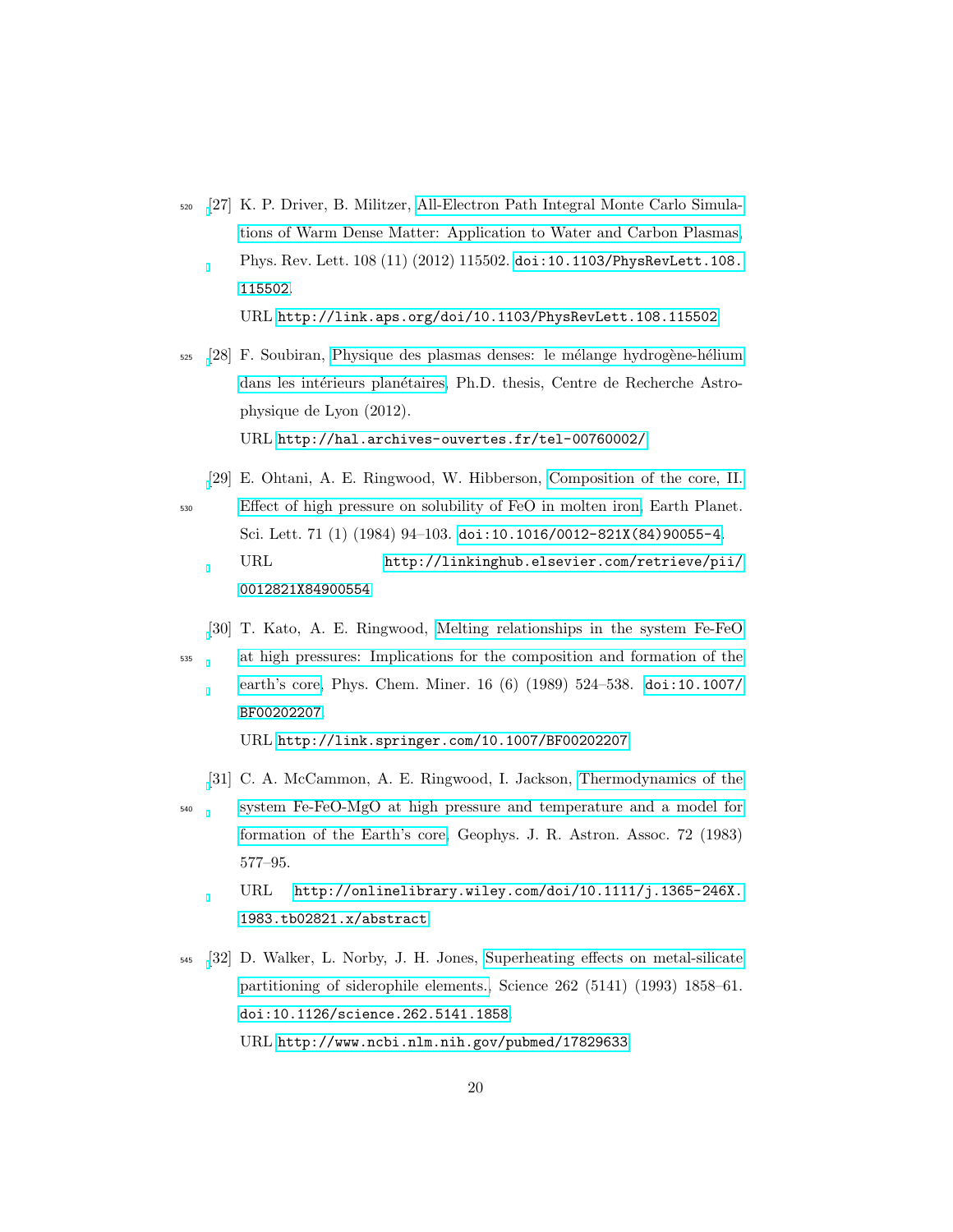<span id="page-20-0"></span>[\[](http://linkinghub.elsevier.com/retrieve/pii/S0031920196032335)33] V. R. Rama Murthy, S.-i. Karato, [Core formation and chemical](http://linkinghub.elsevier.com/retrieve/pii/S0031920196032335)

<sup>550</sup> [equilibrium in the Earth-II: Chemical consequences for the man](http://linkinghub.elsevier.com/retrieve/pii/S0031920196032335)[tle and core,](http://linkinghub.elsevier.com/retrieve/pii/S0031920196032335) Phys. Earth Planet. Inter. 100 (1-4) (1997) 81–95. [doi:10.1016/S0031-9201\(96\)03233-5](http://dx.doi.org/10.1016/S0031-9201(96)03233-5). URL [http://linkinghub.elsevier.com/retrieve/pii/](http://linkinghub.elsevier.com/retrieve/pii/S0031920196032335)

[S0031920196032335](http://linkinghub.elsevier.com/retrieve/pii/S0031920196032335)

- <span id="page-20-1"></span> $555$  [\[](http://linkinghub.elsevier.com/retrieve/pii/S0012821X12006449)34] N. de Koker, B. B. Karki, L. Stixrude, [Thermodynamics of the MgO-SiO](http://linkinghub.elsevier.com/retrieve/pii/S0012821X12006449)<sub>2</sub> [liquid system in Earth's lowermost mantle from first principles,](http://linkinghub.elsevier.com/retrieve/pii/S0012821X12006449) Earth Planet. Sci. Lett. 361 (2013) 58–63. [doi:10.1016/j.epsl.2012.11.026](http://dx.doi.org/10.1016/j.epsl.2012.11.026). URL [http://linkinghub.elsevier.com/retrieve/pii/](http://linkinghub.elsevier.com/retrieve/pii/S0012821X12006449) [S0012821X12006449](http://linkinghub.elsevier.com/retrieve/pii/S0012821X12006449)
- <span id="page-20-2"></span><sup>560</sup> [35] A. Zerr, [Solidus of Earth's Deep Mantle,](http://www.sciencemag.org/cgi/doi/10.1126/science.281.5374.243) Science 281 (5374) (1998) 243–246. [doi:10.1126/science.281.5374.243](http://dx.doi.org/10.1126/science.281.5374.243). URL [http://www.sciencemag.org/cgi/doi/10.1126/science.281.](http://www.sciencemag.org/cgi/doi/10.1126/science.281.5374.243) [5374.243](http://www.sciencemag.org/cgi/doi/10.1126/science.281.5374.243)
- <span id="page-20-3"></span>[\[](http://www.sciencemag.org/content/262/5133/553.abstract)36] A. Zerr, R. Boehier, Melting of  $(Mg, Fe)SiO<sub>3</sub>$  [-Perovskite to 625 Kilobars:](http://www.sciencemag.org/content/262/5133/553.abstract) <sup>565</sup> [Indication of a High Melting Temperature in the Lower Mantle,](http://www.sciencemag.org/content/262/5133/553.abstract) Science 262 (5133) (1993) 553–555. [doi:10.1126/science.262.5133.553](http://dx.doi.org/10.1126/science.262.5133.553). URL <http://www.sciencemag.org/content/262/5133/553.abstract>
- <span id="page-20-4"></span>[\[](http://www.sciencedirect.com/science/article/pii/0016703794902658)37] A. Belonoshko, [Molecular dynamics of MgSiO3 perovskite at high pres](http://www.sciencedirect.com/science/article/pii/0016703794902658)[sures : Equation of state , structure , and melting transition,](http://www.sciencedirect.com/science/article/pii/0016703794902658) Geochim. <sup>570</sup> Cosmochim. Acta 58 (19) (1994) 4039–4047.

URL [http://www.sciencedirect.com/science/article/pii/](http://www.sciencedirect.com/science/article/pii/0016703794902658) [0016703794902658](http://www.sciencedirect.com/science/article/pii/0016703794902658)

- <span id="page-20-5"></span>[\[](http://www.minsocam.org/MSA/amMin/TOC/Articles_Free/1997/Belonoshko_p441-451_97.pdf)38] A. Belonoshko, L. Dubrovinsky, [simulation study of induced failure and](http://www.minsocam.org/MSA/amMin/TOC/Articles_Free/1997/Belonoshko_p441-451_97.pdf) [recrystallization of a perfect MgO crystal under non-hydrostatic compres-](http://www.minsocam.org/MSA/amMin/TOC/Articles_Free/1997/Belonoshko_p441-451_97.pdf)<sup>575</sup> [sion: Application to melting in the diamond-anvil,](http://www.minsocam.org/MSA/amMin/TOC/Articles_Free/1997/Belonoshko_p441-451_97.pdf) Am. Mineral. 82 (1997)
	-

441–451.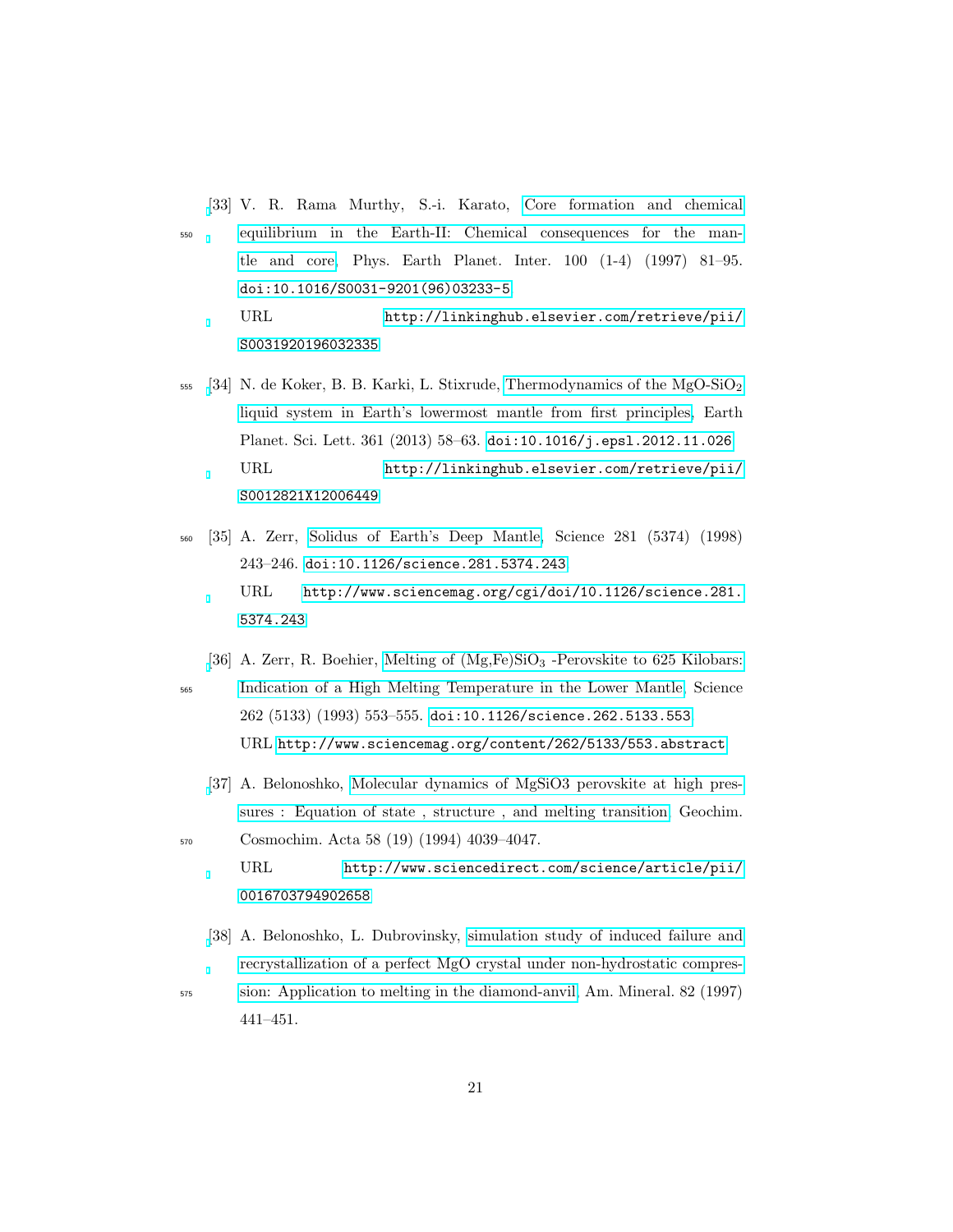URL [http://www.minsocam.org/MSA/amMin/TOC/Articles\\_Free/1997/](http://www.minsocam.org/MSA/amMin/TOC/Articles_Free/1997/Belonoshko_p441-451_97.pdf) [Belonoshko\\_p441-451\\_97.pdf](http://www.minsocam.org/MSA/amMin/TOC/Articles_Free/1997/Belonoshko_p441-451_97.pdf)

<span id="page-21-0"></span>[39] D. Alfè, [Melting Curve of MgO from First-Principles Simulations,](http://link.aps.org/doi/10.1103/PhysRevLett.94.235701) Phys.

<sup>580</sup> Rev. Lett. 94 (23) (2005) 4–7. [doi:10.1103/PhysRevLett.94.235701](http://dx.doi.org/10.1103/PhysRevLett.94.235701). URL <http://link.aps.org/doi/10.1103/PhysRevLett.94.235701>

- <span id="page-21-1"></span>[\[](http://www.sciencemag.org/cgi/doi/10.1126/science.275.5306.1623)40] K. G. Holland, Melting of  $(Mg,Fe)_2SiO_4$  at the Core-Mantle [Boundary of the Earth,](http://www.sciencemag.org/cgi/doi/10.1126/science.275.5306.1623) Science 275 (5306) (1997) 1623–1625. [doi:10.1126/science.275.5306.1623](http://dx.doi.org/10.1126/science.275.5306.1623).
- <span id="page-21-2"></span><sup>585</sup> URL [http://www.sciencemag.org/cgi/doi/10.1126/science.275.](http://www.sciencemag.org/cgi/doi/10.1126/science.275.5306.1623) [5306.1623](http://www.sciencemag.org/cgi/doi/10.1126/science.275.5306.1623)
	- [\[](http://www.ncbi.nlm.nih.gov/pubmed/22678288)41] S. Mukhopadhyay, [Early differentiation and volatile accretion recorded in](http://www.ncbi.nlm.nih.gov/pubmed/22678288) [deep-mantle neon and xenon.,](http://www.ncbi.nlm.nih.gov/pubmed/22678288) Nature 486 (7401) (2012) 101–4. [doi:10.](http://dx.doi.org/10.1038/nature11141) [1038/nature11141](http://dx.doi.org/10.1038/nature11141).
- <span id="page-21-3"></span><sup>590</sup> URL <http://www.ncbi.nlm.nih.gov/pubmed/22678288>
	- [42] F. Pepe, A. C. Cameron, D. W. Latham, E. Molinari, S. Udry, A. S. Bonomo, L. A. Buchhave, D. Charbonneau, R. Cosentino, C. D. Dressing, X. Dumusque, P. Figueira, A. F. M. Fiorenzano, S. Gettel, A. Harutyunyan, R. D. Haywood, K. Horne, M. Lopez-Morales, C. Lovis, L. Malavolta,
- <sup>595</sup> M. Mayor, G. Micela, F. Motalebi, V. Nascimbeni, D. Phillips, G. Piotto, D. Pollacco, D. Queloz, K. Rice, D. Sasselov, D. Ségransan, A. Sozzetti, A. Szentgyorgyi, C. A. Watson, [An Earth-sized planet with an Earth-like](http://www.ncbi.nlm.nih.gov/pubmed/24172902) [density.,](http://www.ncbi.nlm.nih.gov/pubmed/24172902) Nature 503 (7476) (2013) 377–80. [doi:10.1038/nature12768](http://dx.doi.org/10.1038/nature12768). URL <http://www.ncbi.nlm.nih.gov/pubmed/24172902>
- <span id="page-21-4"></span><sup>600</sup> [\[](http://www.ncbi.nlm.nih.gov/pubmed/12198541)43] T. Kleine, C. M¨unker, K. Mezger, H. Palme, [Rapid accretion and early core](http://www.ncbi.nlm.nih.gov/pubmed/12198541) [formation on asteroids and the terrestrial planets from Hf-W chronometry.,](http://www.ncbi.nlm.nih.gov/pubmed/12198541) Nature 418 (6901) (2002) 952–5. [doi:10.1038/nature00982](http://dx.doi.org/10.1038/nature00982). URL <http://www.ncbi.nlm.nih.gov/pubmed/12198541>
- <span id="page-21-5"></span>[\[](http://linkinghub.elsevier.com/retrieve/pii/S0019103511004489)44] O. Srámek, L. Milelli, Y. Ricard, S. Labrosse, [Thermal evolution and](http://linkinghub.elsevier.com/retrieve/pii/S0019103511004489) <sup>605</sup> [differentiation of planetesimals and planetary embryos,](http://linkinghub.elsevier.com/retrieve/pii/S0019103511004489) Icarus 217 (1)

22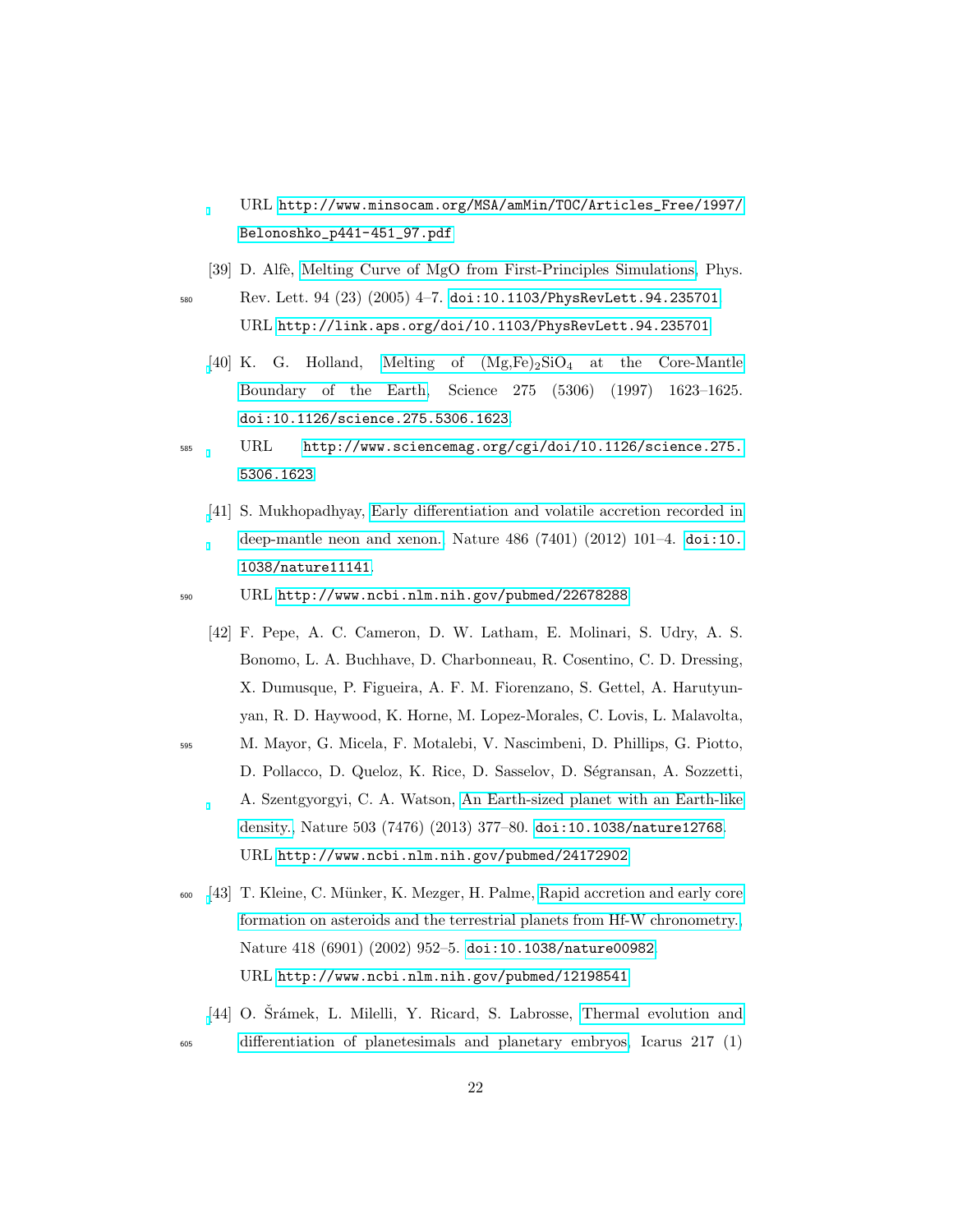(2012) 339–354. [doi:10.1016/j.icarus.2011.11.021](http://dx.doi.org/10.1016/j.icarus.2011.11.021). URL [http://linkinghub.elsevier.com/retrieve/pii/](http://linkinghub.elsevier.com/retrieve/pii/S0019103511004489) [S0019103511004489](http://linkinghub.elsevier.com/retrieve/pii/S0019103511004489)

- <span id="page-22-0"></span>[\[](http://www.annualreviews.org/doi/abs/10.1146/annurev-earth-040610-133520)45] B. P. Weiss, L. T. Elkins-Tanton, [Differentiated Planetesimals and the](http://www.annualreviews.org/doi/abs/10.1146/annurev-earth-040610-133520) <sup>610</sup> [Parent Bodies of Chondrites,](http://www.annualreviews.org/doi/abs/10.1146/annurev-earth-040610-133520) Annu. Rev. Earth Planet. Sci. 41 (1) (2013) 529–560. [doi:10.1146/annurev-earth-040610-133520](http://dx.doi.org/10.1146/annurev-earth-040610-133520). URL [http://www.annualreviews.org/doi/abs/10.1146/](http://www.annualreviews.org/doi/abs/10.1146/annurev-earth-040610-133520) [annurev-earth-040610-133520](http://www.annualreviews.org/doi/abs/10.1146/annurev-earth-040610-133520)
- <span id="page-22-2"></span><span id="page-22-1"></span>[\[](http://iopscience.iop.org/1538-4357/661/1/L81)46] G. Chabrier, I. Baraffe, [Heat transport in giant \(exo\)planets: A new per-](http://iopscience.iop.org/1538-4357/661/1/L81)<sup>615</sup> [spective,](http://iopscience.iop.org/1538-4357/661/1/L81) Astrophys. J. Lett. 661 (1) (2007) L81–L84. URL <http://iopscience.iop.org/1538-4357/661/1/L81>
	- [\[](http://linkinghub.elsevier.com/retrieve/pii/S0012821X09004890)47] J. Monteux, Y. Ricard, N. Coltice, F. Dubuffet, M. Ulvrova, [A model](http://linkinghub.elsevier.com/retrieve/pii/S0012821X09004890) [of metal-silicate separation on growing planets,](http://linkinghub.elsevier.com/retrieve/pii/S0012821X09004890) Earth Planet. Sci. Lett. 287 (3-4) (2009) 353–362. [doi:10.1016/j.epsl.2009.08.020](http://dx.doi.org/10.1016/j.epsl.2009.08.020).
- <span id="page-22-3"></span><sup>620</sup> URL [http://linkinghub.elsevier.com/retrieve/pii/](http://linkinghub.elsevier.com/retrieve/pii/S0012821X09004890) [S0012821X09004890](http://linkinghub.elsevier.com/retrieve/pii/S0012821X09004890)
	- [48] D. J. Frost, Y. Asahara, D. C. Rubie, N. Miyajima, L. S. Dubrovinsky, C. Holzapfel, E. Ohtani, M. Miyahara, T. Sakai, [Partitioning of oxygen](http://www.agu.org/pubs/crossref/2010/2009JB006302.shtml) [between the Earth's mantle and core,](http://www.agu.org/pubs/crossref/2010/2009JB006302.shtml) J. Geophys. Res. 115 (B2) (2010)
- <span id="page-22-4"></span> $_{625}$  1–14. [doi:10.1029/2009JB006302](http://dx.doi.org/10.1029/2009JB006302). URL <http://www.agu.org/pubs/crossref/2010/2009JB006302.shtml>
	- [\[](http://adsabs.harvard.edu/abs/2012AGUFMDI11C..03S)49] D. Stevenson, [How to keep a Dynamo Running in spite of High Thermal](http://adsabs.harvard.edu/abs/2012AGUFMDI11C..03S) [Conductivity,](http://adsabs.harvard.edu/abs/2012AGUFMDI11C..03S) AGU Fall Meet. Abstr. URL <http://adsabs.harvard.edu/abs/2012AGUFMDI11C..03S>
- <span id="page-22-5"></span><sup>630</sup> [50] B. A. Buffett, [Sediments at the Top of Earth's Core,](http://www.sciencemag.org/cgi/doi/10.1126/science.290.5495.1338) Science 290 (5495) (2000) 1338–1342. [doi:10.1126/science.290.5495.1338](http://dx.doi.org/10.1126/science.290.5495.1338). URL [http://www.sciencemag.org/cgi/doi/10.1126/science.290.](http://www.sciencemag.org/cgi/doi/10.1126/science.290.5495.1338) [5495.1338](http://www.sciencemag.org/cgi/doi/10.1126/science.290.5495.1338)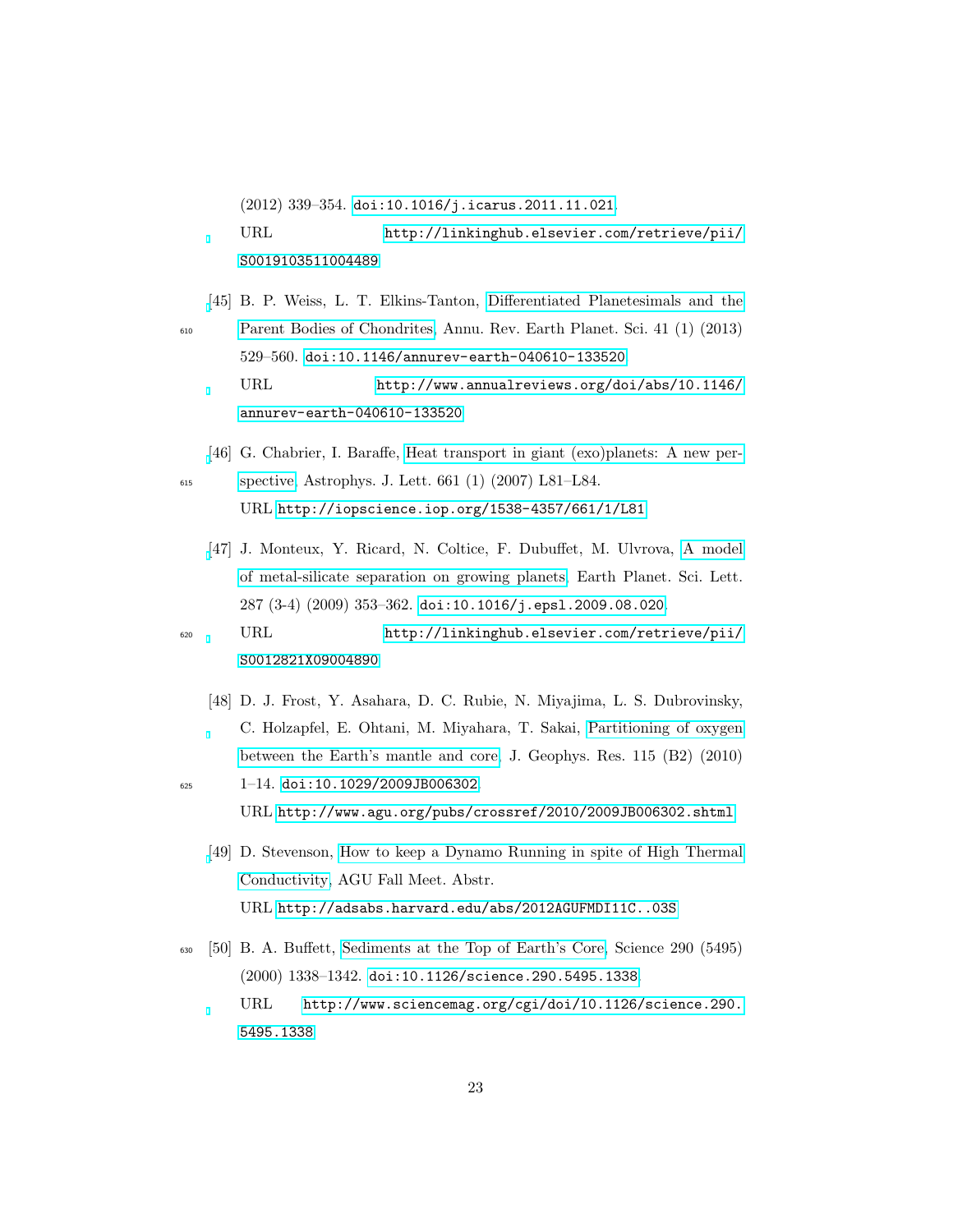<span id="page-23-0"></span>

Figure 1. Gibbs free energy change per formula unit,  $G_{\rm mix}$  of the reaction  ${\rm MgO_{liq}}$  +  ${\rm Fe_{liq}}$   $\rightarrow$   ${\rm FeMgO_{liq}}$  at  $P = 50$  GPa (red). Independently calculated components of  $\Delta G_{\text{mix}}$ :  $\Delta U$  (black),  $\Delta PV$  (blue), and  $-\Delta TS$  (green). Positive values favor separation into end member phases, while negative values favor a single mixed phase.  $\Delta PV$  values presented here use the target pressure. Error bars represent the integrated error from the 1  $\sigma$  statistical uncertainty of the molecular dynamics runs.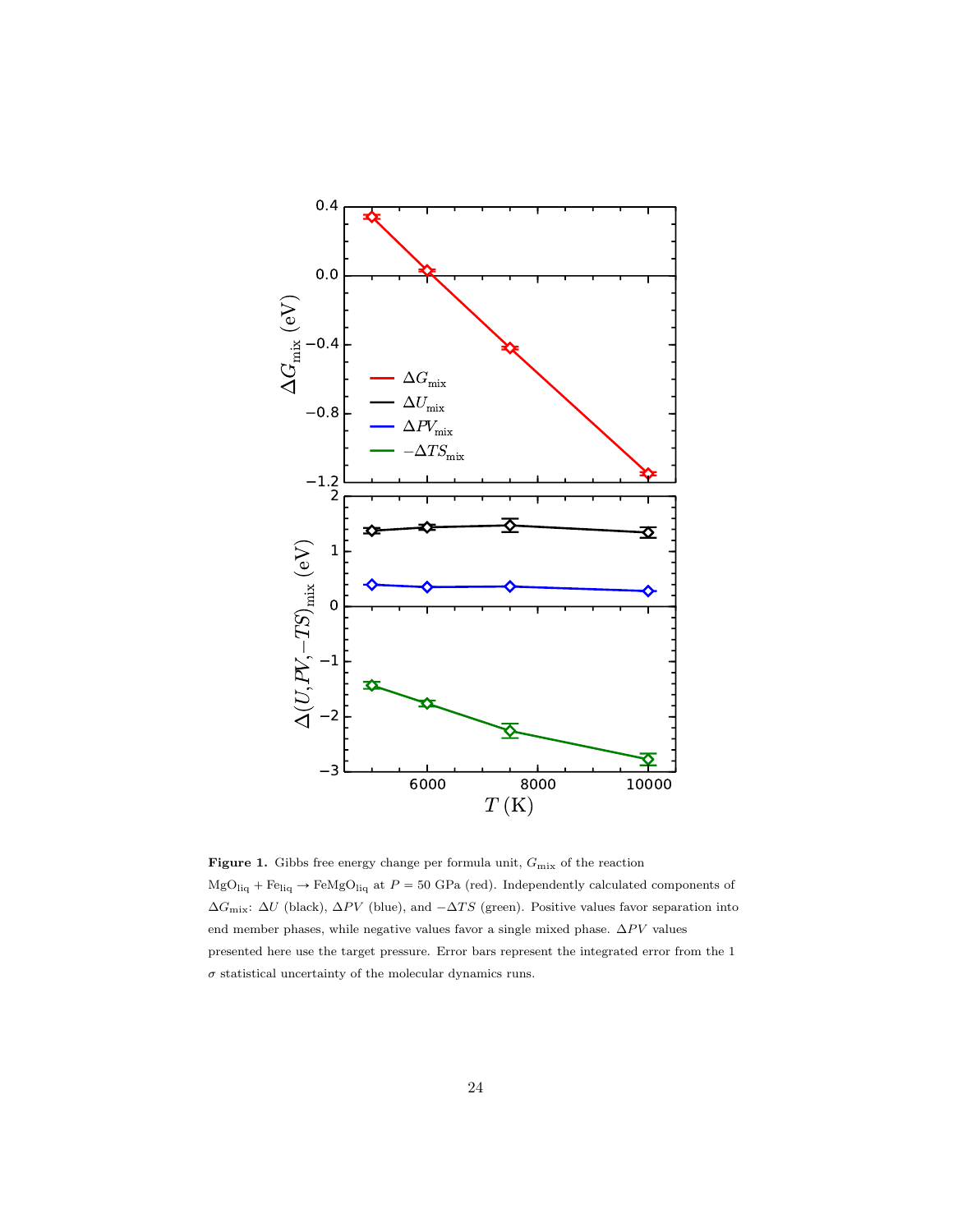<span id="page-24-0"></span>

Figure 2. Quantifying the finite size effect on  $\Delta G_{\rm mix}$  for simulations of the reaction  ${\rm MgO_{liq}}$  +  ${\rm Fe_{liq}}$   $\rightarrow$   ${\rm FeMgO_{liq}}$  at  $P = 50$  GPa with different cell sizes. In black are the results for the systems  $Fe_{32}$ ,  $Mg_{32}O_{32}$  and  $Fe_{24}Mg_{24}O_{24}$  used at the other P-T conditions. The other lines show the shift in  $\Delta G_\text{mix}$  obtained when the calculation is repeated for with a larger cell for one (dashed lines) or all (solid lines) of the systems.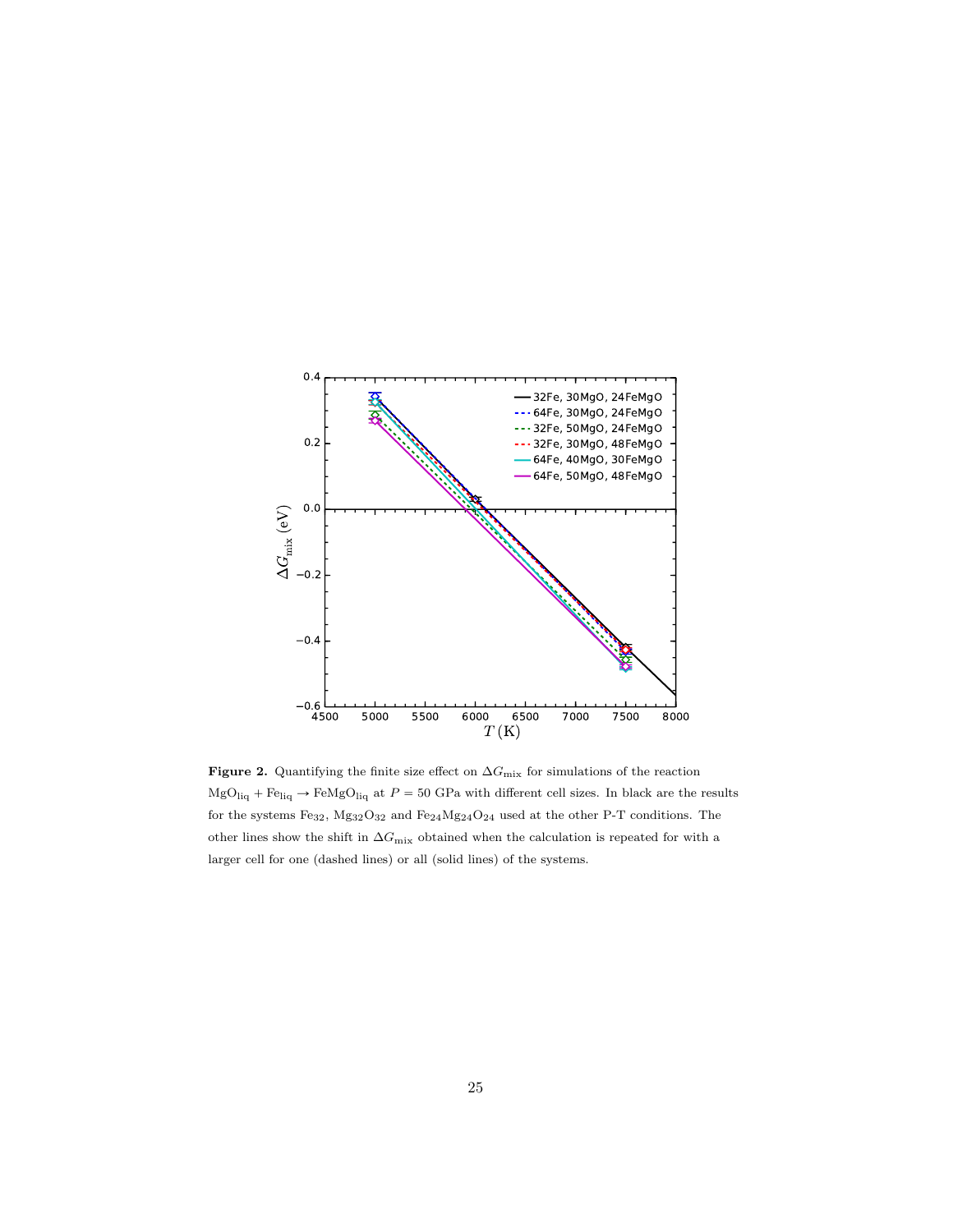<span id="page-25-0"></span>

Figure 3. Gibbs free energy of mixing for MgO and liquid Fe. Solid lines show conditions where MgO was simulated as a liquid, and dashed lines where MgO is in its (B1) solid phase. The filled green region shows an estimate of the uncertainty from finite size effects, taken as the maximum shifts in  $\Delta G_\mathrm{mix}$  observed our tests of larger cells (Fig. [2\)](#page-24-0).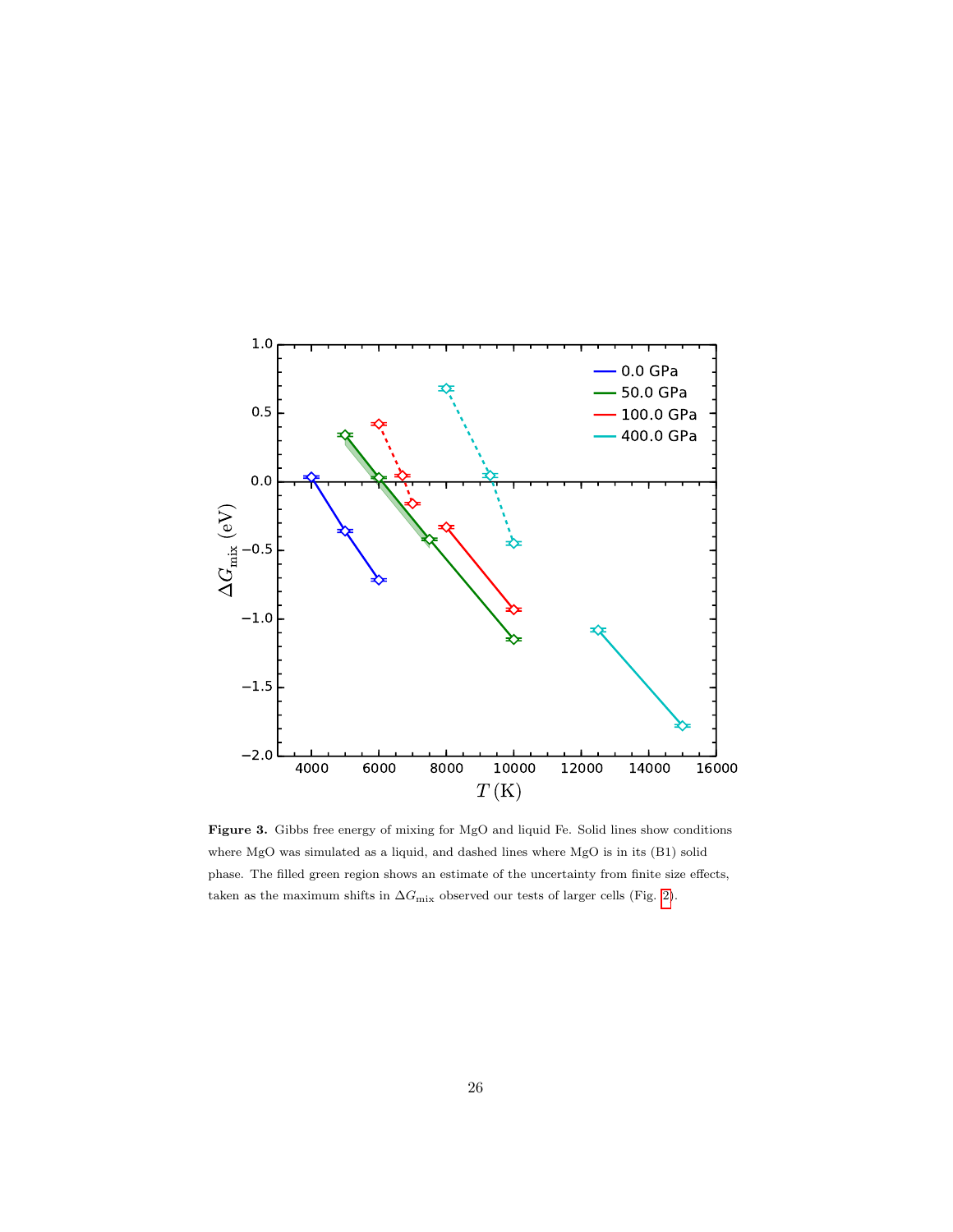<span id="page-26-0"></span>

Figure 4. Fe-Fe pair correlation functions for mixed Fe + MgO phase. Compares the spatial distribution of atoms in simulations at 50 GPa with different temperatures. The 3000 K and 5000 K asymptote to values notably less than one, while temperatures near or above the solvus closure temperature do not show such a deviation at large  $r.$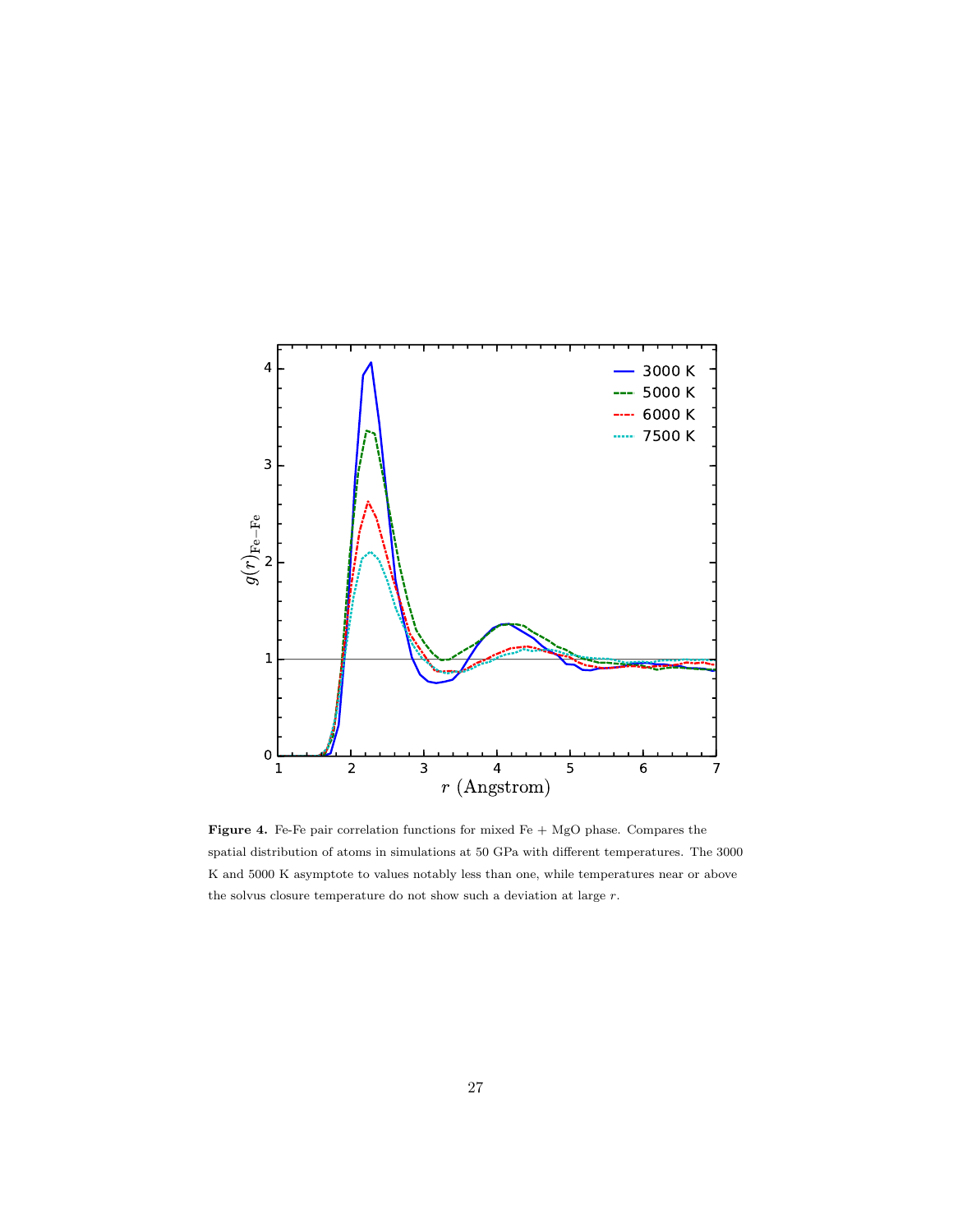<span id="page-27-0"></span>

Figure 5. Convex hull of  $\Delta G_\text{mix}$  versus formula unit fraction,  $X_\text{MgO},$  for the Fe-MgO system at  $P = 50$  GPa and  $T = 5000$  K (top). Difference between  $\Delta G_{\text{mix}}$  and a mixing line between the endmembers (bottom). The filled blue region shows an estimate of the uncertainty from finite size effects, taken as the maximum shifts in  $\Delta G_\text{mix}$  from our tests of larger Fe, MgO and FeMgO simulations. The estimated error is weighted as a function of composition since the finite size effects will cancel with that of the end-member as the compositions become more similar.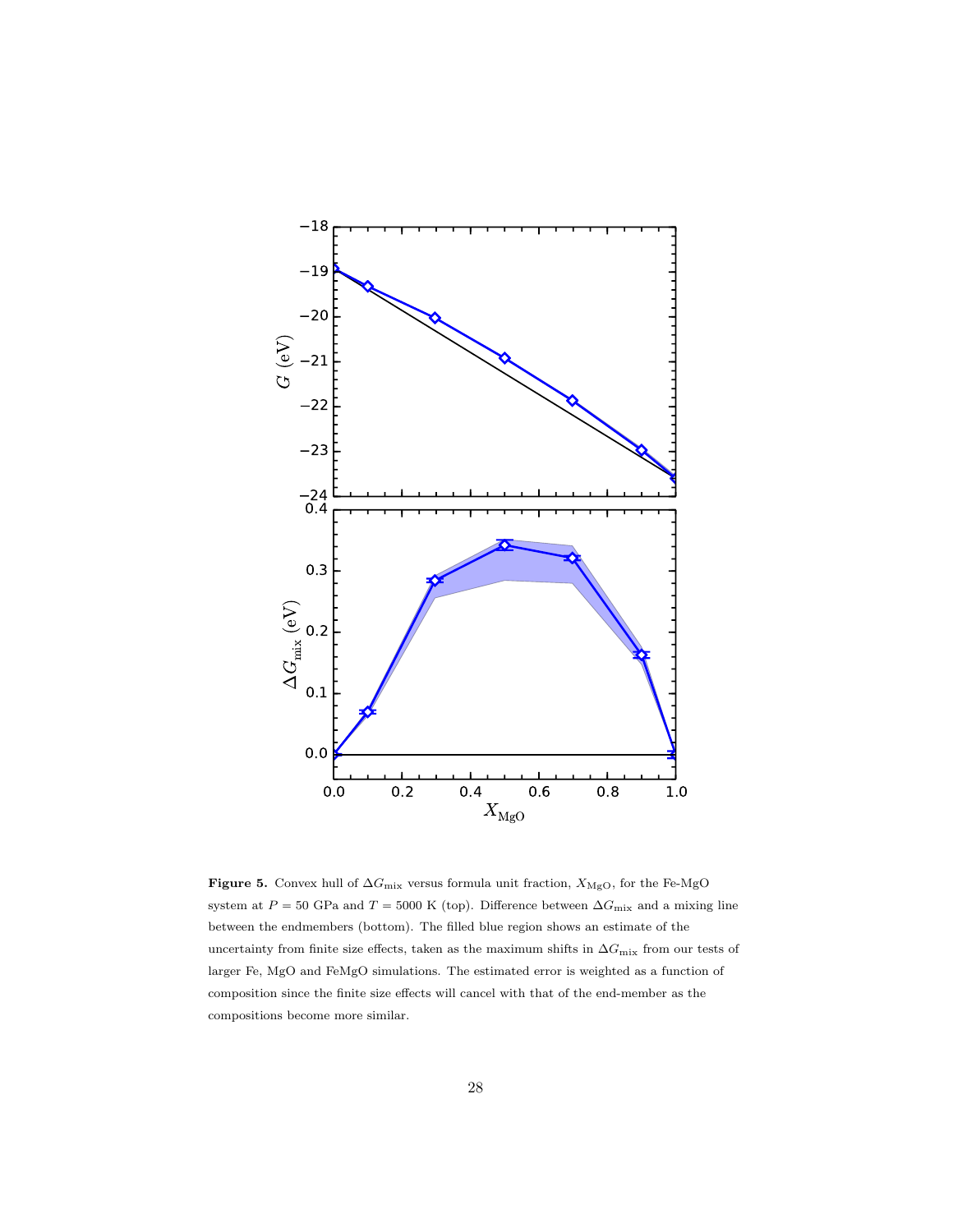<span id="page-28-0"></span>

Figure 6. Solvus phase diagram of the Fe-MgO system at  $P = 50$  GPa. The shape is consistent with the composition  $X_{\rm{MgO}}=0.5$  being representative for estimating the solvus closure temperature at other pressures. The filled blue region shows an estimate of the uncertainty in transition temperature arising from the uncertainties in  $G$  in Fig. [5.](#page-27-0)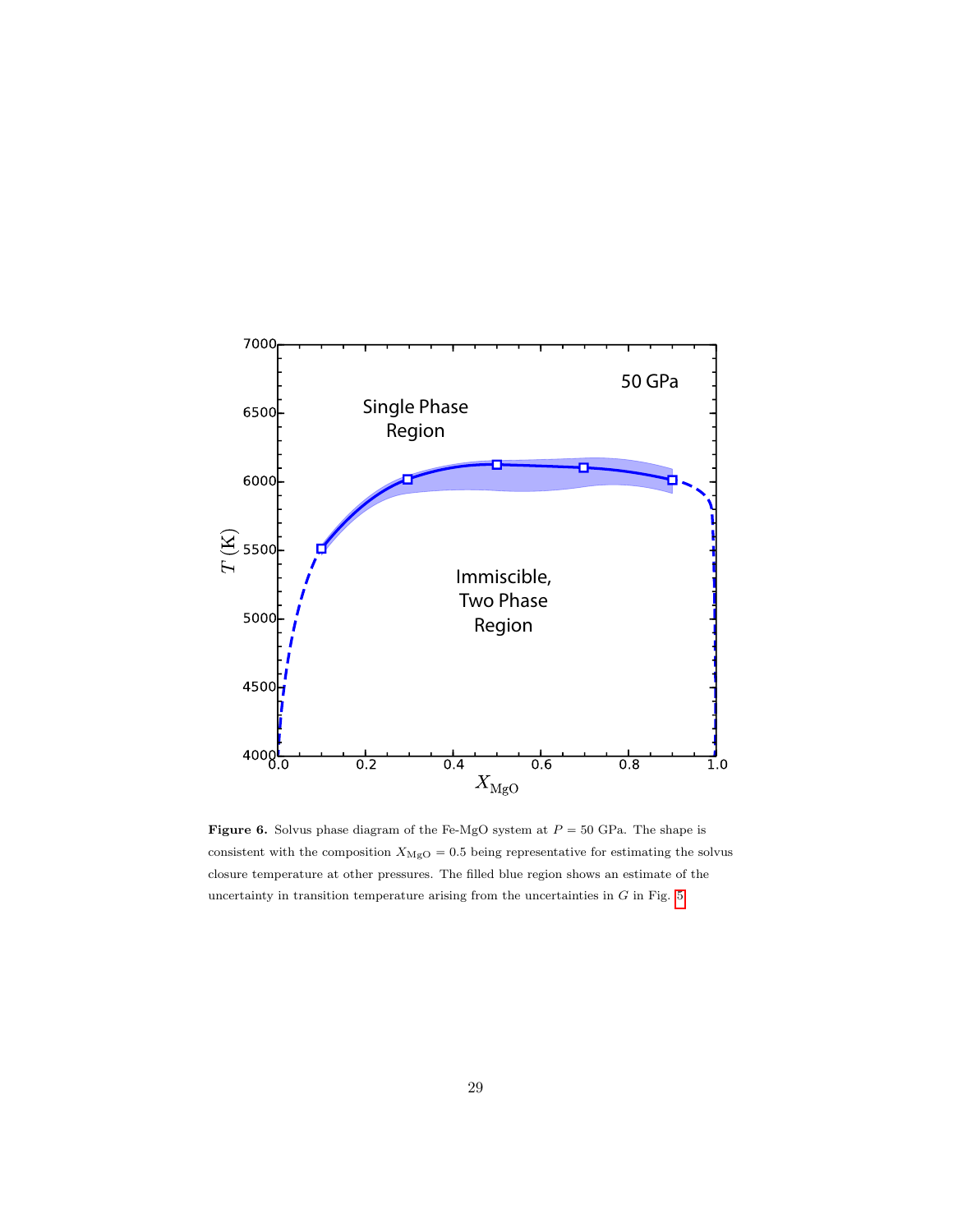<span id="page-29-0"></span>

Figure 7. Pressure dependence of the solvus closure. The  $P$ -T condition of all thermodynamic integration calculations are included. Blue markers denote conditions where MgO was treated as a liquid. Green markers denote conditions where MgO was treated as a solid (B1). Red circles show the solvus closure temperature inferred from simulations at the same pressure. The estimated uncertainty in the solvus closure temperature from finite size effects is shown by the filled red region. The dashed, black line shows the MgO melting temperature from [\[15\]](#page-17-1).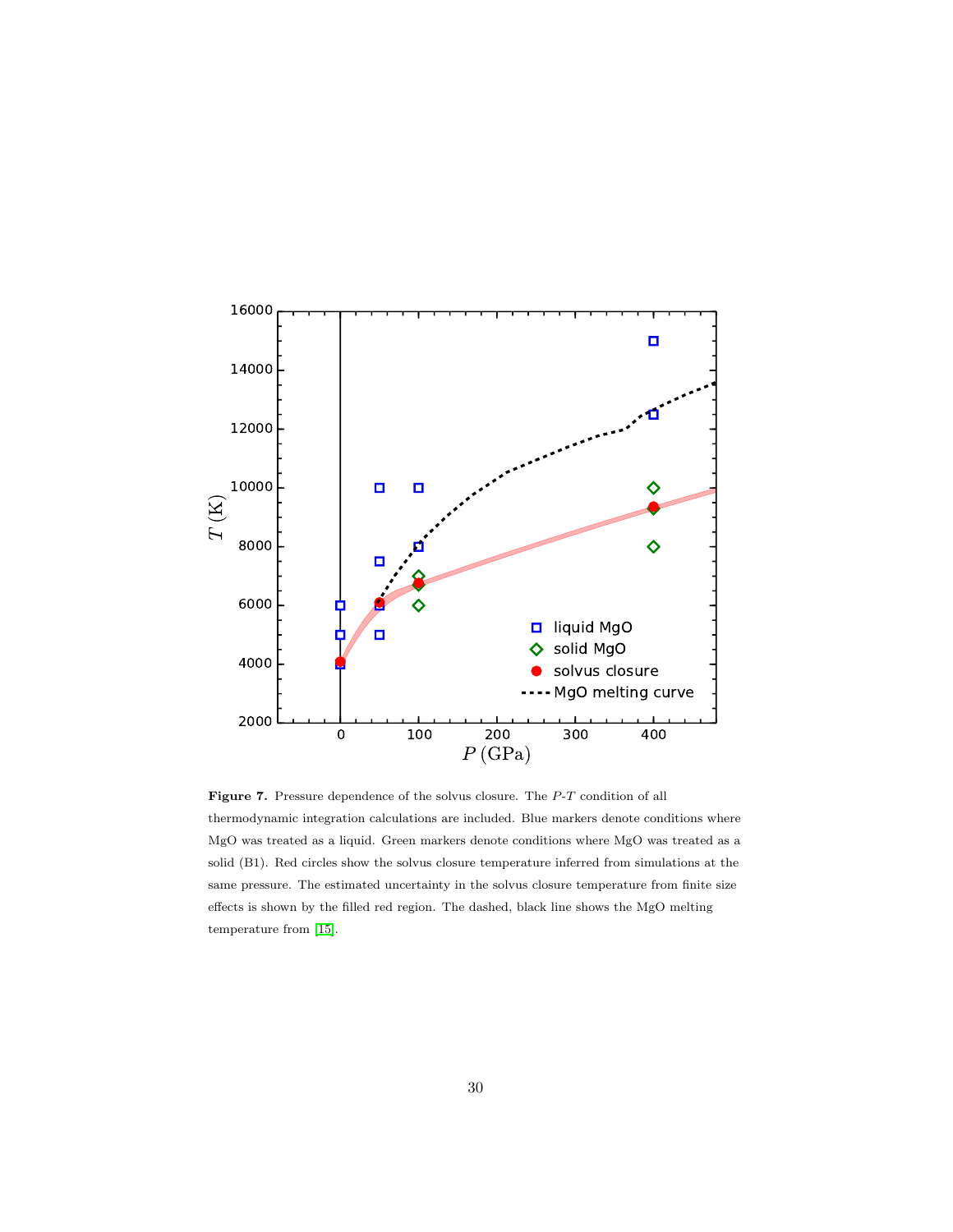<span id="page-30-0"></span>

Figure 8. Calculated isentropes for the mixed FeMgO liquid phase compared to the solvus closure temperature. These results favor the mixed phase to remain stable at depth. The dashed, black line shows the MgO melting temperature from [\[15\]](#page-17-1).The filled regions represent the propagation of estimated errors from finite size effects.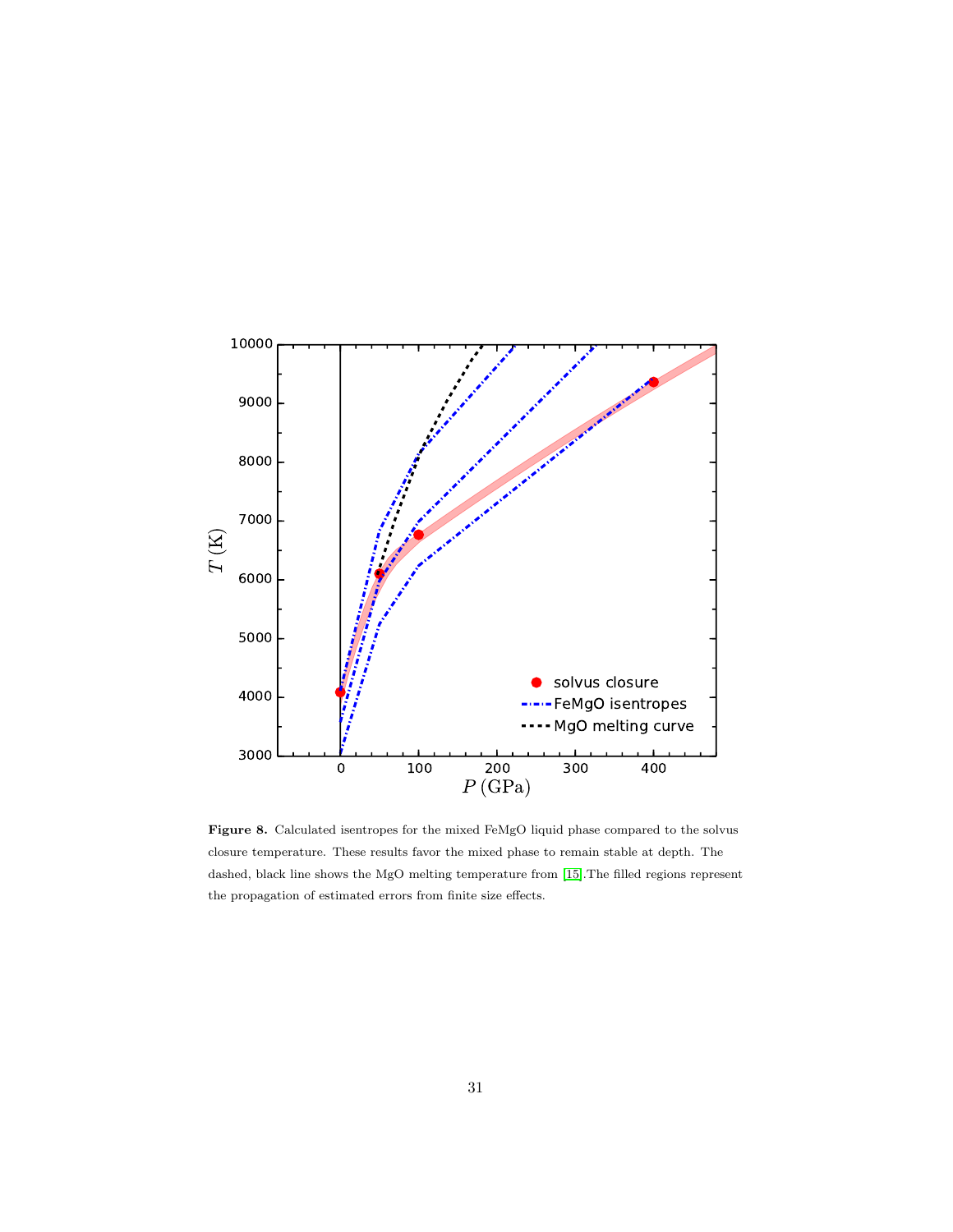<span id="page-31-0"></span>

Figure 9. Extrapolated saturation limits of MgO in Fe at 50 GPa at various temperatures. Extrapolation is under the assumption that the solution behaves in the low-concentration limit. The dashed vertical line is the most Fe-rich composition from Fig. [5,](#page-27-0) from which the extrapolation is made. The filled regions represent the propagation of estimated errors from finite size effects.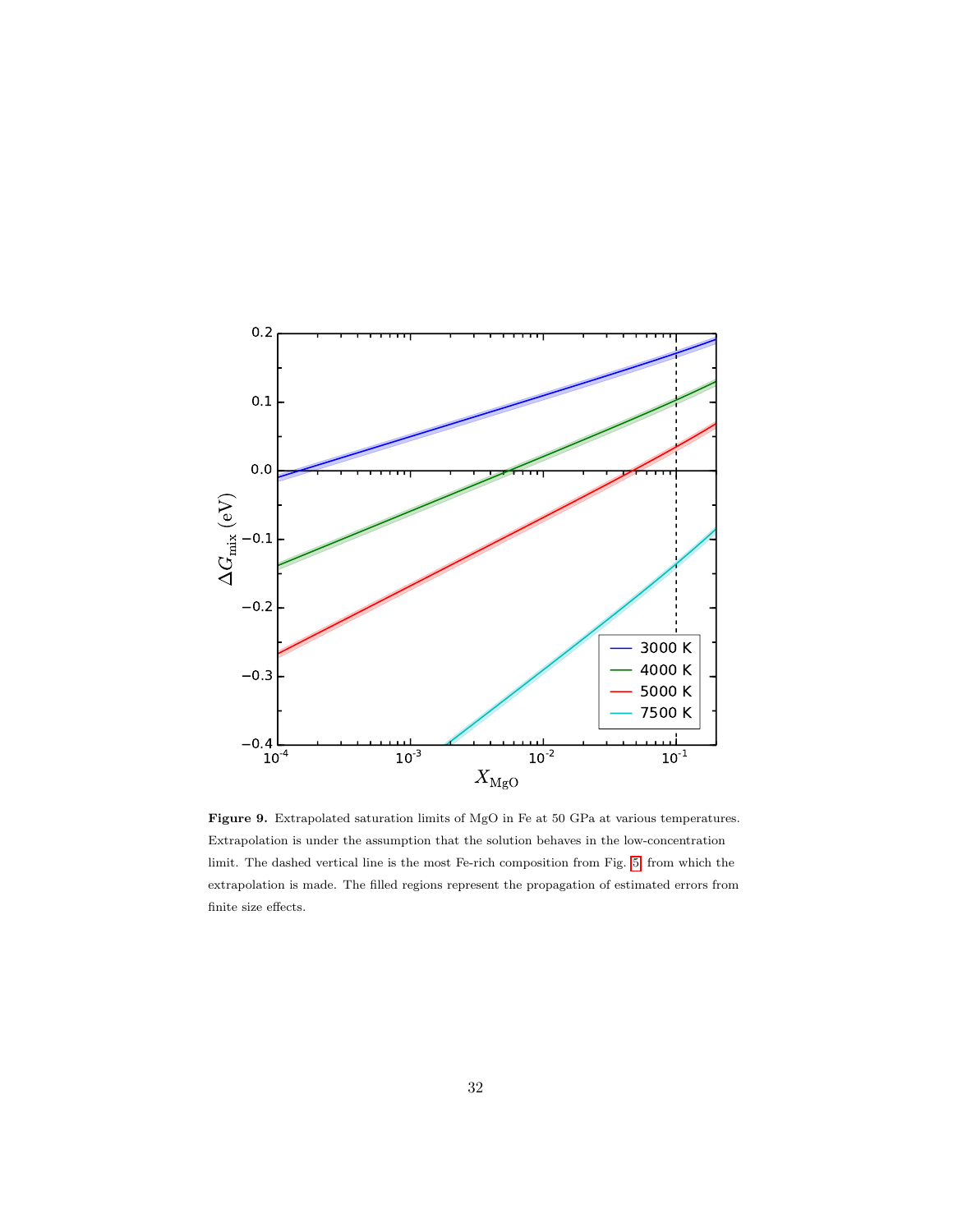# High-temperature miscibility of iron and rock in terrestrial planets

Sean M.Wahl<sup>a,</sup>, Burkhard Militzer<sup>a,b</sup>

<sup>a</sup>Department of Earth and Planetary Science, University of California Berkeley, United States <sup>b</sup>Department of Astronomy, University of California Berkeley, United States

Keywords: planet formation, composition, differentiation, mixing, first principles

# 1. Supplementary material

### 1.1. Simulation results

Table [1](#page-34-0) shows the results of thermodynamic integration calculations performed for each composition and  $P-T$  condition. It includes the density along <sup>5</sup> with the calculated pressure, internal energy, entropy and Gibbs free energy. Calculations are specified by a target pressure,  $P_{\text{tar}}$ , temperature,  $T$ , and the atomic system and phase. The density  $\rho$  is determined by fitting an equation of state to dft simulations.  $P$  and  $U$  are time-averaged results from dft simulations with statistical error quoted. S and G are calculated from the two step <sup>10</sup> thermodynamic integration technique. For quantities calculated using the thermodynamic integration, the quoted errors represent those with error propagated from the independently determined statistical error from each integration point.

Simulations of Fe<sub>32</sub>,  $Mg_{32}O_{32}$  and  $Mg_{24}Fe_{24}O_{24}$  are included for every P-T condition. Additional compositions ( $Mg_{36}Fe_4O_{36}$ ,  $Mg_{30}Fe_{13}O_{30}$ ,  $Mg_{16}Fe_{38}O_{16}$ 

<sup>15</sup> and  $Mg_6Fe_{54}O_6$ ) were performed for 50 GPa at 5000 and 7500 K, to test the compositional dependence of the Fe-MgO solvus. Finally, simulations with 1:1

Preprint submitted to Earth and Planetary Science Letters September 13, 2014

<sup>∗</sup>Corresponding author

Email address: swahl@berkeley.edu (Sean M.Wahl )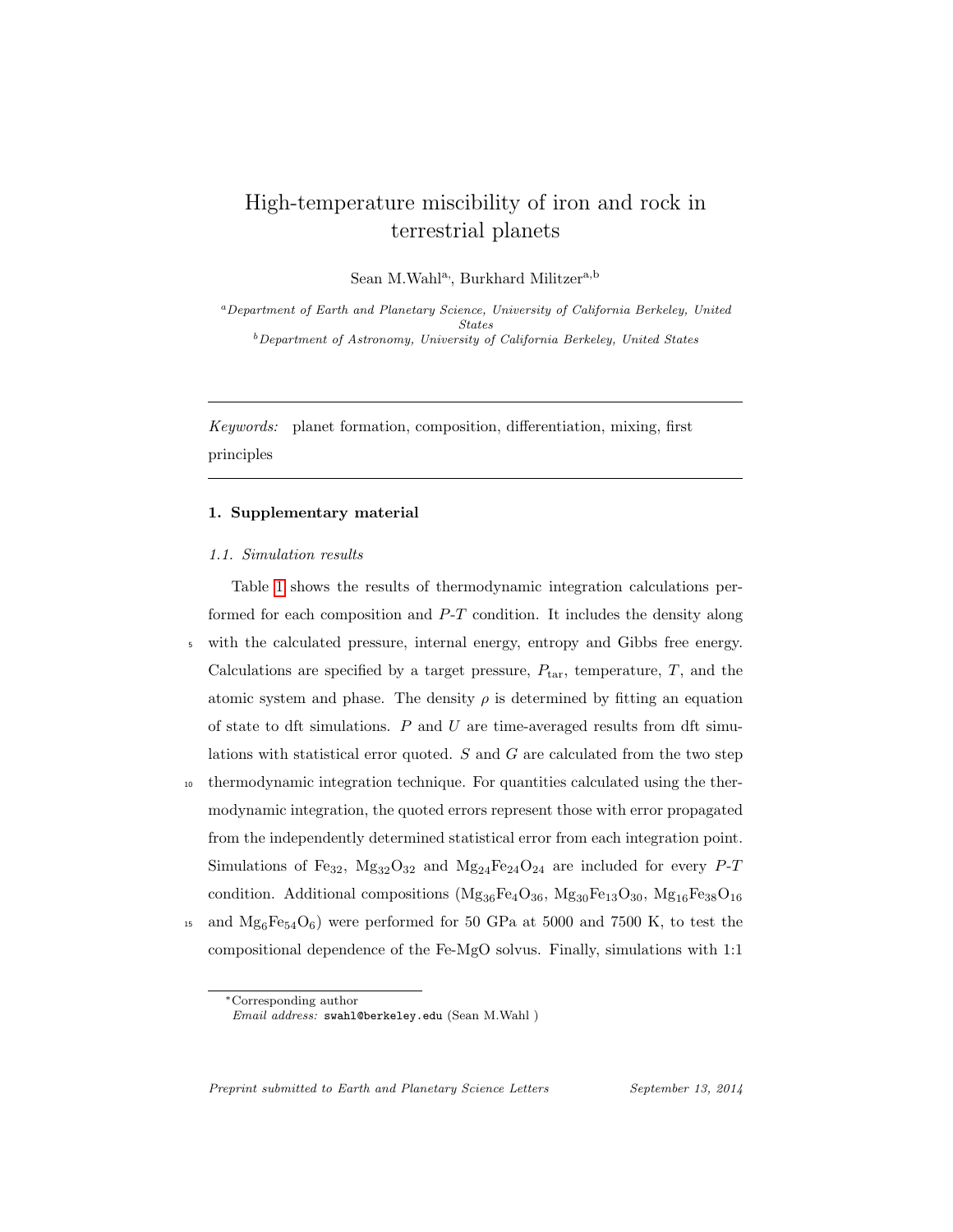stoichiometries but larger cells  $Fe_{64}$ ,  $Mg_{30}Fe_{30}O_{30}$ ,  $Mg_{45}Fe_{45}O_{45}$   $Mg_{40}O_{40}$ , and  $Mg_{50}O_{50}$ .

#### 1.2. Saturation limits

<sup>20</sup>  $\Delta G_{mix}$  can be related to the volume change associated with the insertion of an iron of atom into hydrogen, as other contributions are constant with respect concentration. It can be shown that results for simulations with a  $1:n$  solute ratio can be generalized to a ratio of  $1:m$  using

$$
\Delta G_c \approx F_0(Fe_m MgO) - F_0(Fe_m) - F_0(MgO)
$$
(1)  

$$
-[F_0(Fe_n MgO) - F_0(Fe_n) - F_0(MgO)]
$$

$$
= -k_B T \log \left\{ \frac{[V(Fe_n MgO) + \frac{m-n}{n} V(Fe_n)]^{m+1} [V(Fe_n)]^n}{[V(Fe_n) \frac{m}{n}]^m [V(Fe_n MgO)]^{n+1}} \right\},
$$
(2)

where  $\Delta G_c = \Delta G_{mix}(1:m) - \Delta G_{mix}(1:n)$ , and  $V(\text{Fe}_n)$  and  $V(\text{Fe}_n\text{MgO})$ 

- <sup>25</sup> are the volumes for the simulations of hydrogen and the solution respectively. This allows us to approximate the saturation limit for MgO in Fe based only on  $\Delta G_{mix}$  and V of our lowest concentration simulation, and V of both of the endmember compositions. We note that this low-concentration limit assumes that the self interaction of the MgO 'solute' is negligible in our lowest concentration,
- $^{30}$  Mg<sub>6</sub>Fe<sub>54</sub>O<sub>6</sub>. While this is not exact, we present it as a estimate for extrapolating these results to low MgO concentrations. In doing so, we demonstrate that these calculations are consistent with Mg concentrations the below detection limit of laser-heated diamond anvil cell experiments performed at lower temperatures.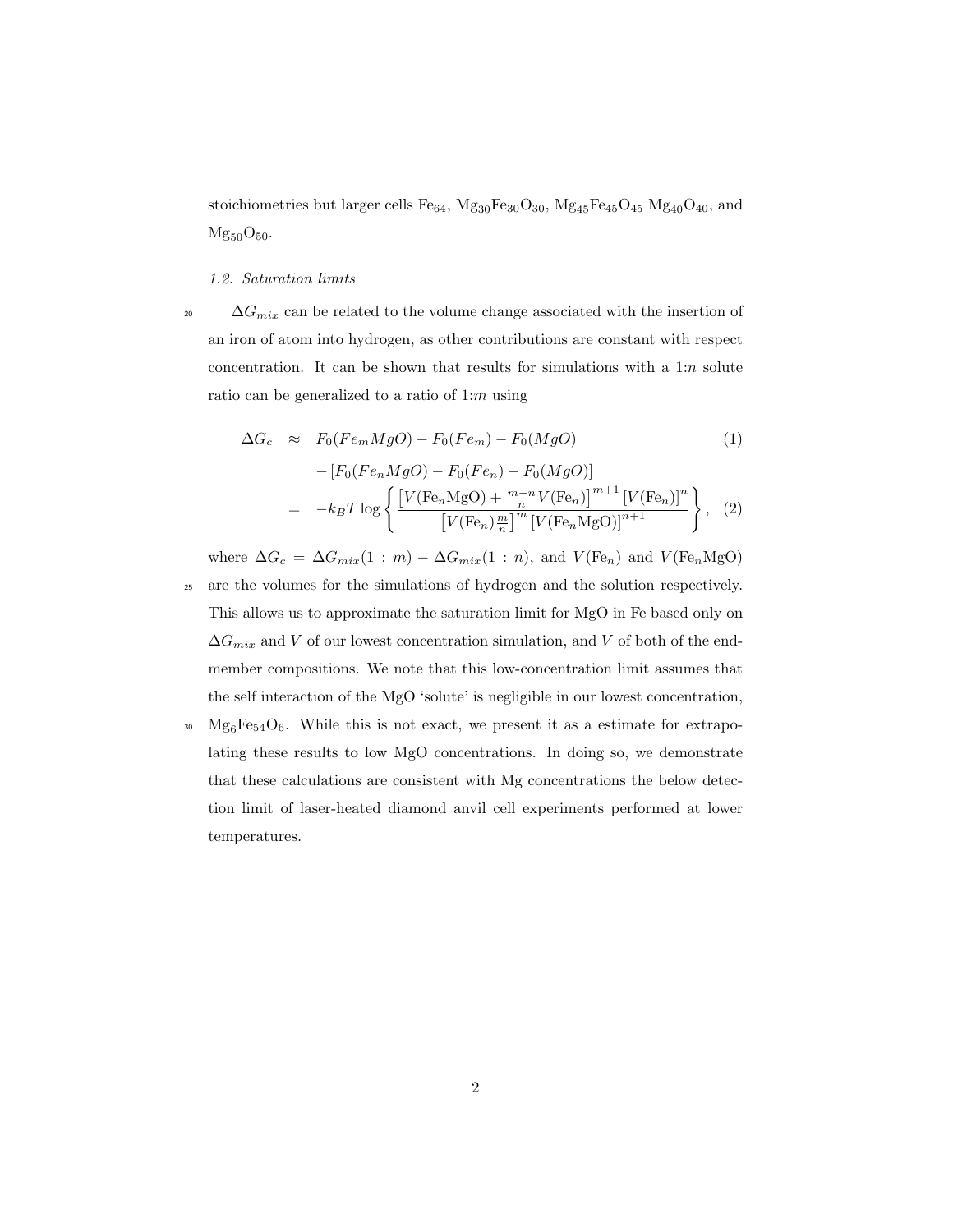| $P_{\rm tar}$        | $\boldsymbol{T}$ | system                             | $\rho$     | $\boldsymbol{P}$ | $\cal U$     | $\boldsymbol{S}$ | $\overline{G}$ |
|----------------------|------------------|------------------------------------|------------|------------------|--------------|------------------|----------------|
| (GPa)                | (K)              |                                    | $(g/cm^3)$ | (GPa)            | (eV)         | $(k_B)$          | (eV)           |
|                      |                  |                                    |            |                  |              |                  |                |
| $\boldsymbol{0}$     | 4000             | $Mg_{24}Fe_{24}O_{24}$ , liq       | 2.861      | $-0.41(17)$      | $-323(1)$    | 1064(4)          | $-689.3(1)$    |
|                      |                  | Fe <sub>32</sub> ,liq              | 6.885      | 0.06(21)         | $-206.53(9)$ | 496.7(4)         | $-377.74(3)$   |
|                      |                  | $Mg_{32}O_{32}$ , liq              | 2.003      | 0.60(14)         | $-275.0(5)$  | 776(2)           | $-542.40(5)$   |
| $\boldsymbol{0}$     | 5000             | $Mg_{24}Fe_{24}O_{24}$ ,liq        | 2.556      | 0.15(16)         | $-289(1)$    | 1152(3)          | $-785.4(2)$    |
|                      |                  | $Fe32$ , liq                       | 6.340      | $-0.05(34)$      | $-189.8(1)$  | 540.1(4)         | $-422.52(2)$   |
| ÷,                   |                  | $Mg_{32}O_{32}$ , liq              | 1.660      | 0.10(10)         | $-242.8(8)$  | 860(2)           | $-613.17(6)$   |
| $\boldsymbol{0}$     | 6000             | $Mg_{24}Fe_{24}O_{24}$ , liq       | 2.195      | 0.639(88)        | $-251.9(8)$  | 1231(2)          | $-888.3(1)$    |
|                      |                  | $Fe32$ , liq                       | 5.740      | $-0.02(12)$      | $-170.8(1)$  | 580.2(3)         | $-470.80(3)$   |
|                      |                  | ${ {\rm Mg}_{32} \rm O}_{32},$ liq | 1.435      | 0.707(49)        | $-213(1)$    | 924(2)           | $-690.65(9)$   |
| 50                   | 5000             | $Mg_{24}Fe_{24}O_{24}$ ,liq        | 5.237      | 49.28(40)        | $-315.5(7)$  | 963(2)           | $-502.0(2)$    |
| ÷,                   | $\overline{a}$   | Fe <sub>32</sub> ,liq              | 8.805      | 51.36(34)        | $-203.3(3)$  | 475.0(6)         | $-302.73(2)$   |
|                      |                  | $Mg_{32}O_{32}$ , liq              | 3.582      | 51.41(26)        | $-261.4(5)$  | 703(1)           | $-377.59(9)$   |
|                      |                  | $Mg_6Fe_{54}O_6$ , liq             | 7.797      | 50.61(43)        | $-370.3(5)$  | 988(1)           | $-579.56(9)$   |
|                      |                  | $Mg_{16}Fe_{38}O_{16}$ , liq       | 6.347      | 49.70(24)        | $-338.0(8)$  | 995(2)           | $-540.61(8)$   |
|                      |                  | $Mg_{30}Fe_{13}O_{30}$ , liq       | 4.461      | 49.73(22)        | $-302.3(7)$  | 911(2)           | $-470.07(8)$   |
|                      |                  | $Mg_{36}Fe_4O_{36}$ , liq          | 3.838      | 47.6(12)         | $-317(3)$    | 855(8)           | $-459.4(1)$    |
|                      |                  | $Mg_{30}Fe_{30}O_{30}$ , liq       | 5.237      | 47.94(21)        | $-400(1)$    | 1190(3)          | $-627.26(8)$   |
|                      |                  | $Mg_{48}Fe_{48}O_{48}$ , liq       | 5.237      | 48.49(21)        | $-640(1)$    | 1908(3)          | $-1004.9(2)$   |
|                      |                  | $Fe_{64}$ , liq                    | 8.805      | 50.57(18)        | $-407.6(3)$  | 947.6(6)         | $-605.53(2)$   |
|                      |                  | $Mg_{40}O_{40}$ , liq              | 3.582      | 40.2(11)         | $-365(3)$    | 788(8)           | $-470.9(2)$    |
|                      |                  | $Mg_{50}O_{50}$ , liq              | 3.582      | 44.43(37)        | $-438(2)$    | 1023(4)          | $-587.2(2)$    |
| 50                   | 6000             | $Mg_{24}Fe_{24}O_{24}$ ,liq        | 5.083      | 49.36(25)        | $-291.5(7)$  | 1027(2)          | $-587.3(1)$    |
| $\ddot{\phantom{0}}$ | $\overline{a}$   | Fe <sub>32</sub> ,liq              | 8.537      | 50.95(21)        | $-191.6(1)$  | 506.5(3)         | $-345.03(2)$   |
| $\blacksquare$       |                  | $Mg_{32}O_{32}$ , liq              | 3.446      | 49.50(24)        | $-243.1(5)$  | 754(1)           | $-439.09(4)$   |
| 50                   | 7500             | $Mg_{24}Fe_{24}O_{24}$ , liq       | 4.868      | 50.09(41)        | $-254(2)$    | 1110(3)          | $-725.7(1)$    |
|                      |                  | Fe <sub>32</sub> ,liq              | 8.164      | 50.59(52)        | $-173.9(3)$  | 545.9(5)         | $-413.29(2)$   |
|                      |                  | $Mg_{32}O_{32}$ , liq              | 3.301      | 51.09(60)        | $-212(1)$    | 823(2)           | $-540.85(6)$   |
|                      |                  | $Mg_6Fe_{54}O_6$ , liq             | 7.221      | 49.04(17)        | $-317.2(3)$  | 1119.5(5)        | $-806.98(5)$   |
|                      |                  | $Mg_{16}Fe_{38}O_{16}$ , liq       | 5.867      | 49.54(29)        | $-278.9(8)$  | 1142(1)          | $-772.40(6)$   |
|                      |                  | $Mg_{30}Fe_{13}O_{30}$ , liq       | 4.115      | 49.90(27)        | $-243.4(7)$  | 1058(1)          | $-683.67(8)$   |
|                      |                  | $Mg_{36}Fe_4O_{36}$ , liq          | 3.538      | 50.10(17)        | $-250.7(7)$  | 1020(1)          | $-664.90(8)$   |
|                      |                  | $Mg_{30}Fe_{30}O_{30}$ , liq       | 4.868      | 49.80(16)        | $-321(1)$    | 1382(2)          | $-907.77(9)$   |
|                      |                  | $Mg_{48}Fe_{48}O_{48}$ , liq       | 4.868      | 50.13(15)        | $-507(1)$    | 2222(2)          | $-1451.7(2)$   |
|                      |                  | $Fe_{64}$ , liq                    | 8.164      | 50.62(24)        | $-347.7(3)$  | 1090.7(5)        | $-825.75(2)$   |
|                      |                  | $Mg_{40}O_{40}$ , liq              | 3.301      | 50.75(23)        | $-264.9(7)$  | 1026(1)          | $-674.98(4)$   |
|                      |                  | $Mg_{50}O_{50}$ , liq              | 3.301      | 51.40(27)        | $-330(1)$    | 1284(2)          | $-843.19(7)$   |

<span id="page-34-0"></span>Table 1. Thermodynamic functions derived from dft-md simulations.